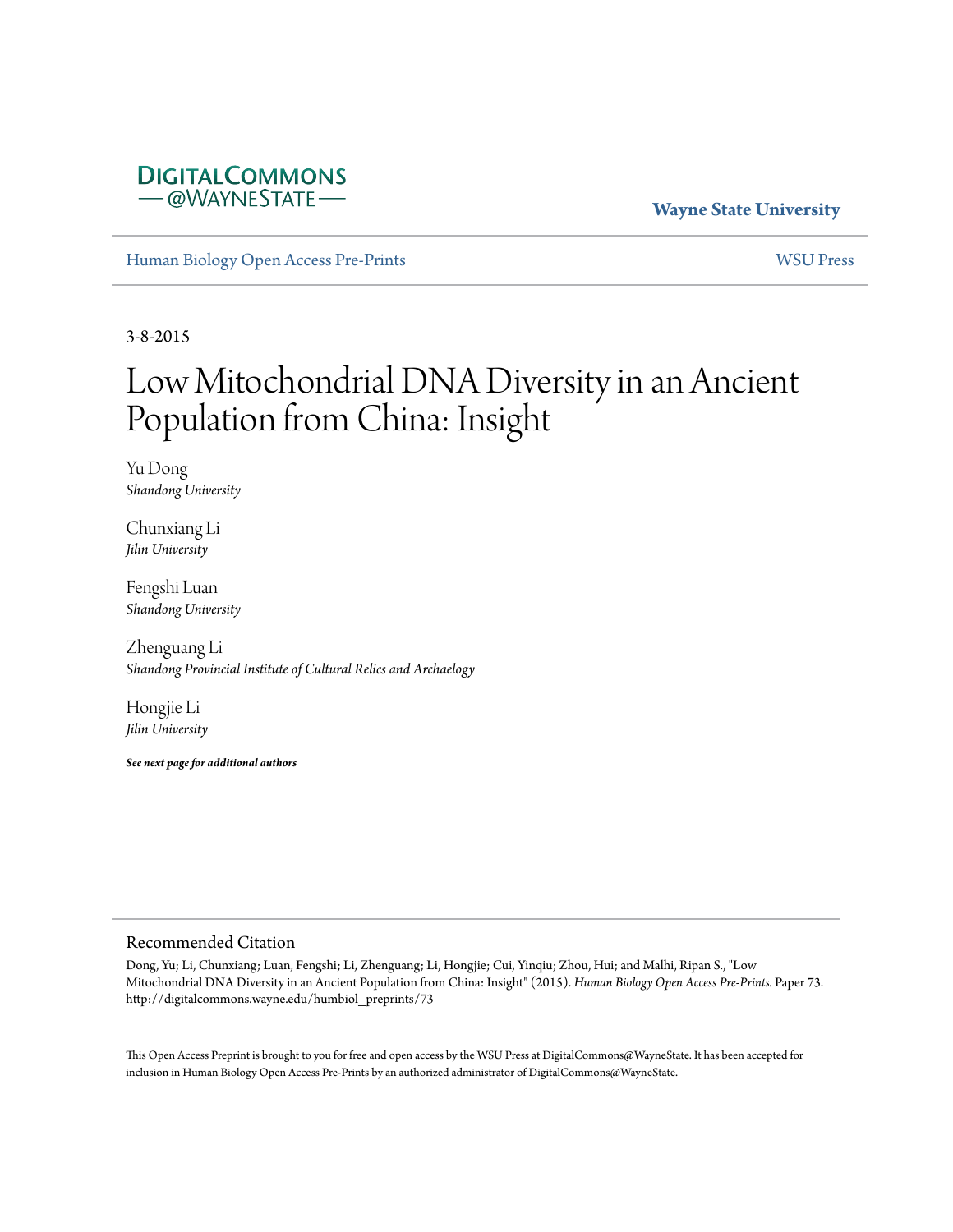#### **Authors**

Yu Dong, Chunxiang Li, Fengshi Luan, Zhenguang Li, Hongjie Li, Yinqiu Cui, Hui Zhou, and Ripan S. Malhi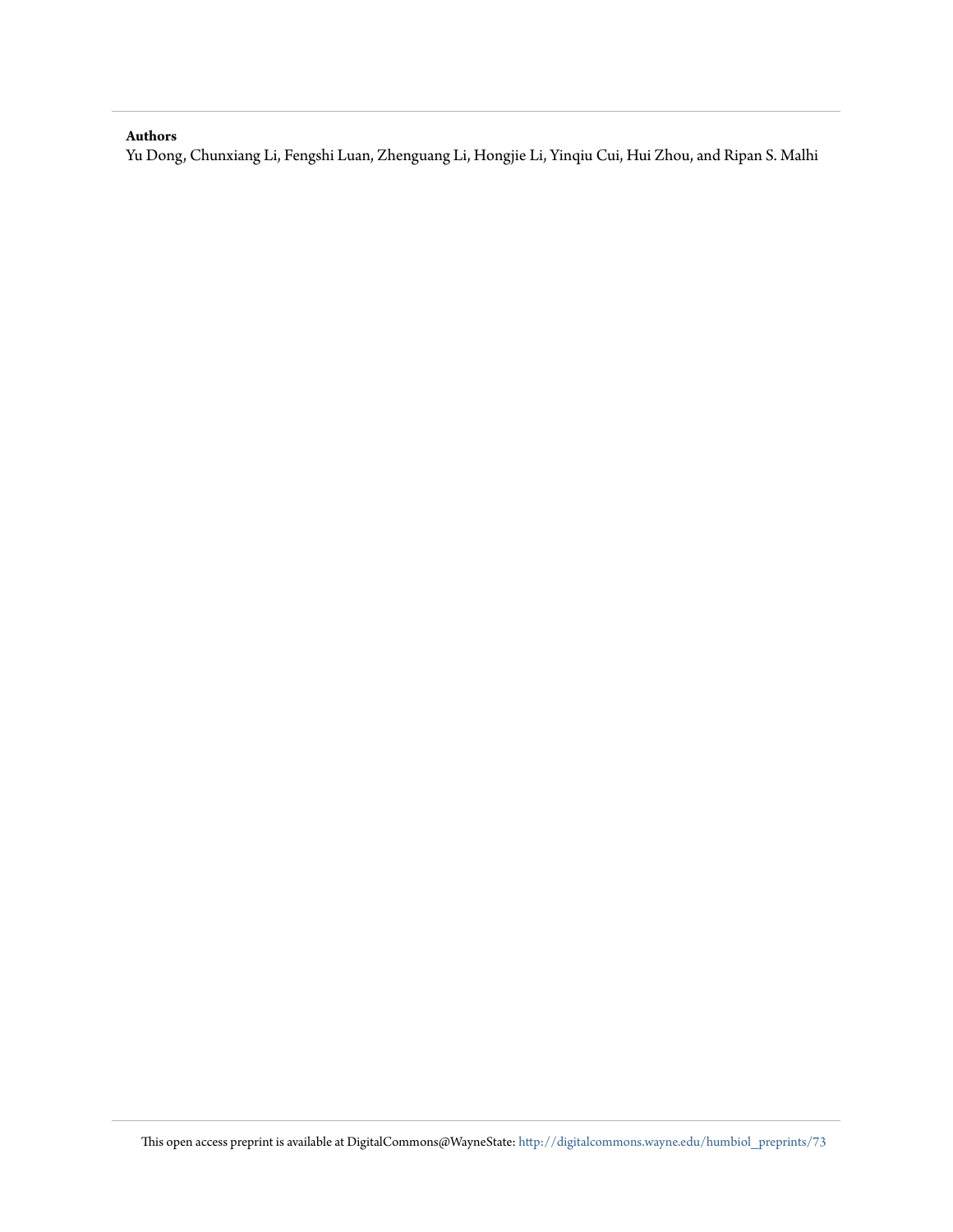# **Low Mitochondrial DNA Diversity in an Ancient Population from China: Insight into Social Organization at the Fujia Site**

Yu Dong<sup>1, 2\*</sup>, Chunxiang Li<sup>3</sup>, Fengshi Luan<sup>1</sup>, Zhenguang Li<sup>4</sup>, Hongjie Li<sup>3</sup>, Yinqiu Cui<sup>2, 3</sup>, Hui Zhou<sup>3</sup>, Ripan S Malhi<sup>2, 5</sup>

<sup>1</sup>Department of Archaeology, Shandong University, Jinan, Shandong 250100, China <sup>2</sup>Department of Anthropology, University of Illinois at Urbana-Champaign, Urbana, IL 61801, USA

<sup>3</sup>College of Life Science, Jilin University, Changchun, Jilin 130012, China

<sup>4</sup>Shandong Provincial Institute of Cultural Relics and Archaeology, Jinan, Shandong 250012, China

<sup>5</sup>Institute for Genomic Biology, University of Illinois at Urbana-Champaign, Urbana, IL 61801, USA

\*Correspondence to Yu Dong, School of History and Culture, Shandong University, Jinan, Shandong Prov. 250100, P. R. China. E-mail: yudong@sdu.edu.cn.

# **Key words: ancient DNA, kinship, mtDNA, Y-chromosome, matrilineal**

# **Abstract**

To gain insight into the social organization of a population associated with the Dawenkou period, ancient DNA analysis of 18 individuals from human remains from Fujia site,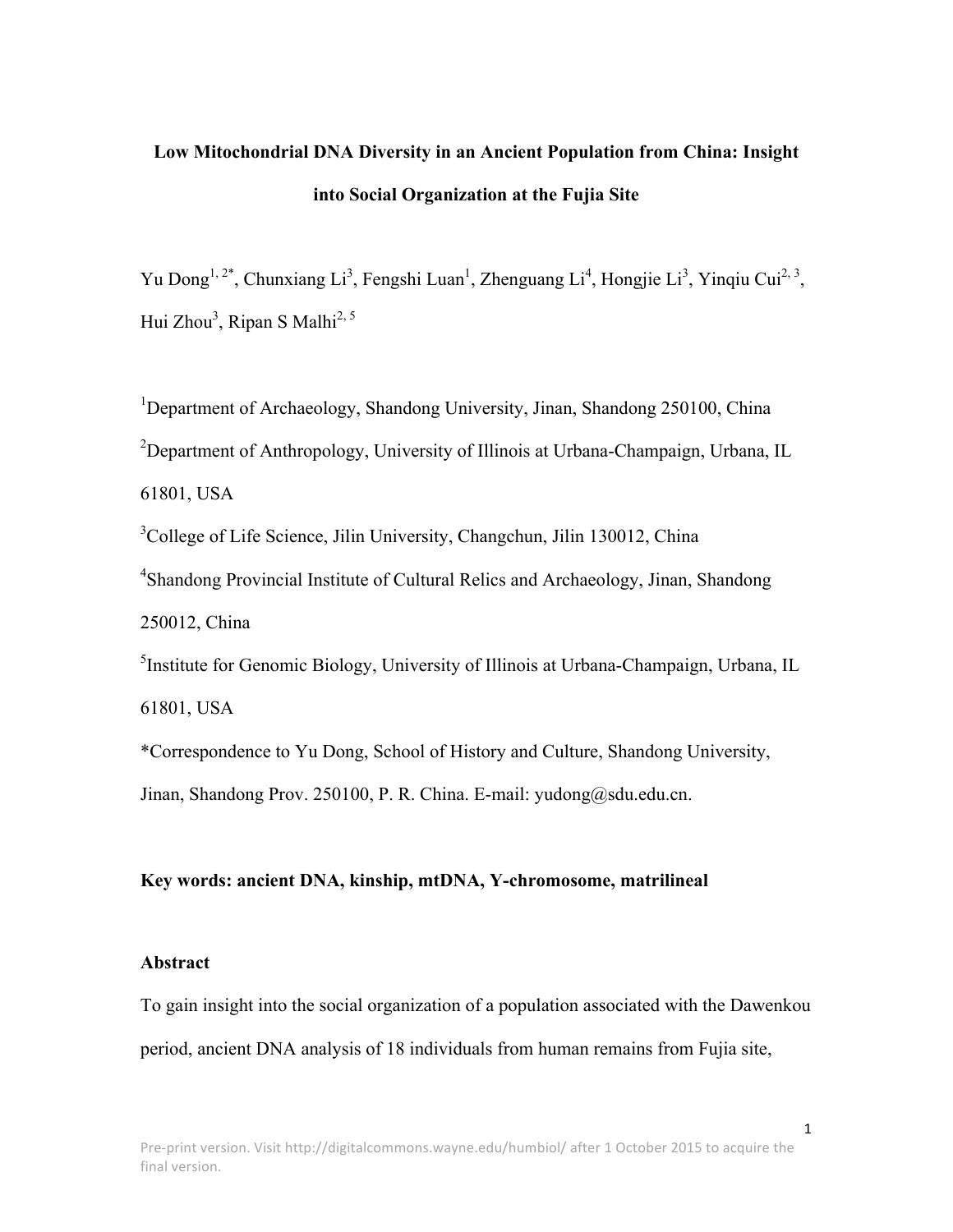Shandong Province, China was completed. Directly radiocarbon dated to 4800–4500 cal BP, the Fujia site is assumed to be associated with a transitional phase from matrilineal clans to patrilineal monogamous families. Our results reveal a low mitochondrial DNA diversity from the site and population. Combined with Y-chromosome data, the pattern observed at the Fujia site is most consistent with a matrilineal community. The patterns also suggest that the bond of marriage were de-emphasized compared to the bonds of descent at Fujia.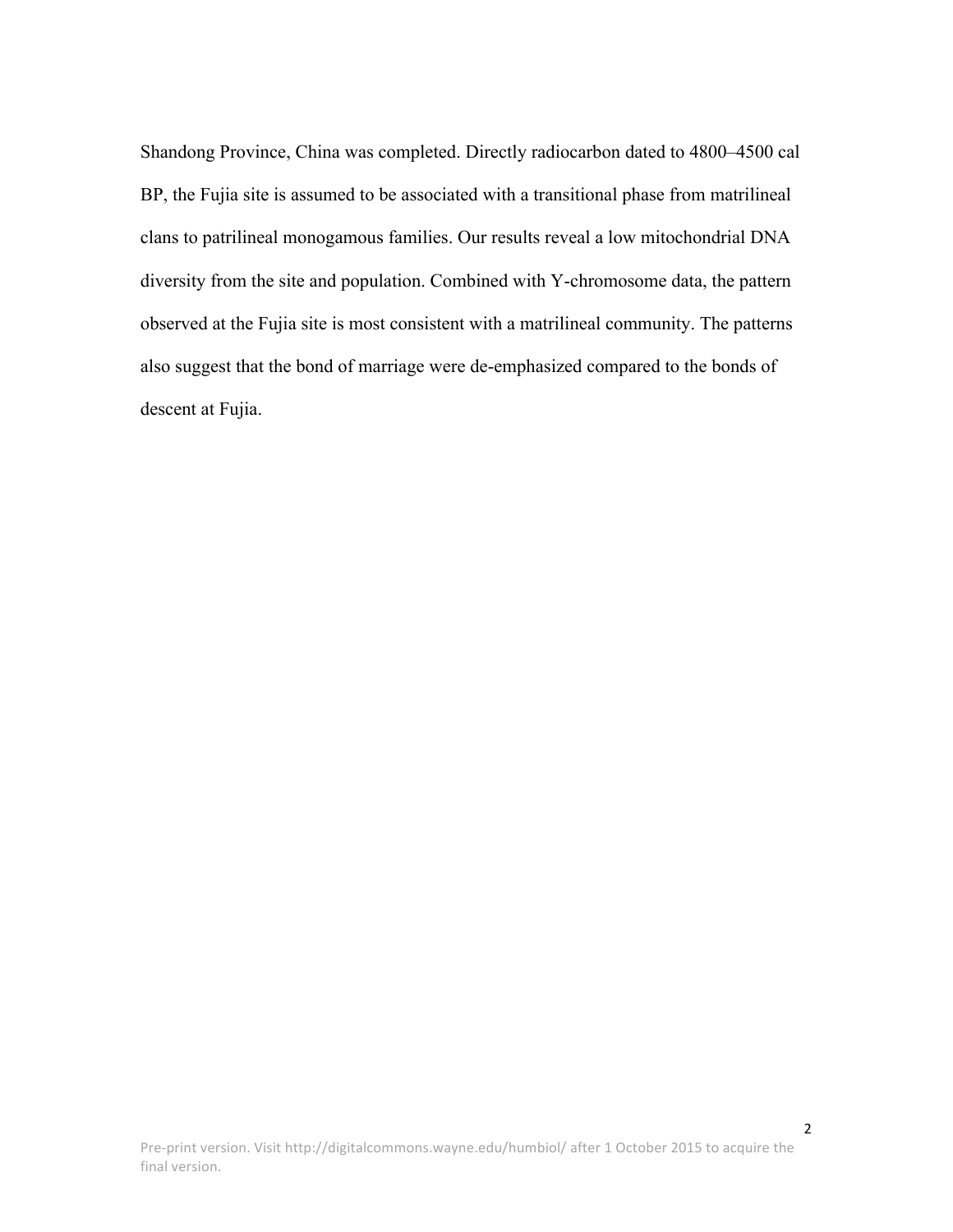#### **Introduction**

Reconstructing aspects of social organization, including kinship system, post-marital residence patterns, labor division, wealth and status, is of great interest to archaeologists (Costin and Hagstrum 1995; Kolb and Snead 1997; Allen et al. 2008; Peterson and Shelach 2012). Kinship in humans is more than biological relatedness: it is also socially constructed, and kinship systems vary widely among cultures (Carsten 2000). Gamble (2008) argues that the extended and socially constructed kinship system distinguishes us from other primates, and facilitated the early modern human global diaspora. While one can learn a lot about the social organization of ancient Chinese societies with the help of ancient literature and early writings on oracle bones and bronze wares (e.g. von Falkenhausen 2006), little is known about prehistoric kinship systems because they are difficult to reconstruct with archaeological evidence (Jiao 2001). In this article, we analyze mitochondrial DNA (mtDNA) and Y-chromosomal DNA diversity in a late Neolithic community in Shandong Province, China in order to reconstruct the social organization at this community. Considering the paucity of empirical data on social organization in Neolithic China, we focus our discussion and analysis on how DNA from uniparental systems can be used to infer kinship systems in ancient populations.

Several approaches were used in an attempt to investigate prehistoric kinship practices. Ember (1973) and Divale (1977) used cross-cultural ethnographic analysis to propose that based on the living floor area of the average house, one could predict postmarital residence patterns, with matrilocal societies having a larger living floor area than patrilocal ones. Zhang (1985) analyzed the burial arrangements of the Yuanjunmiao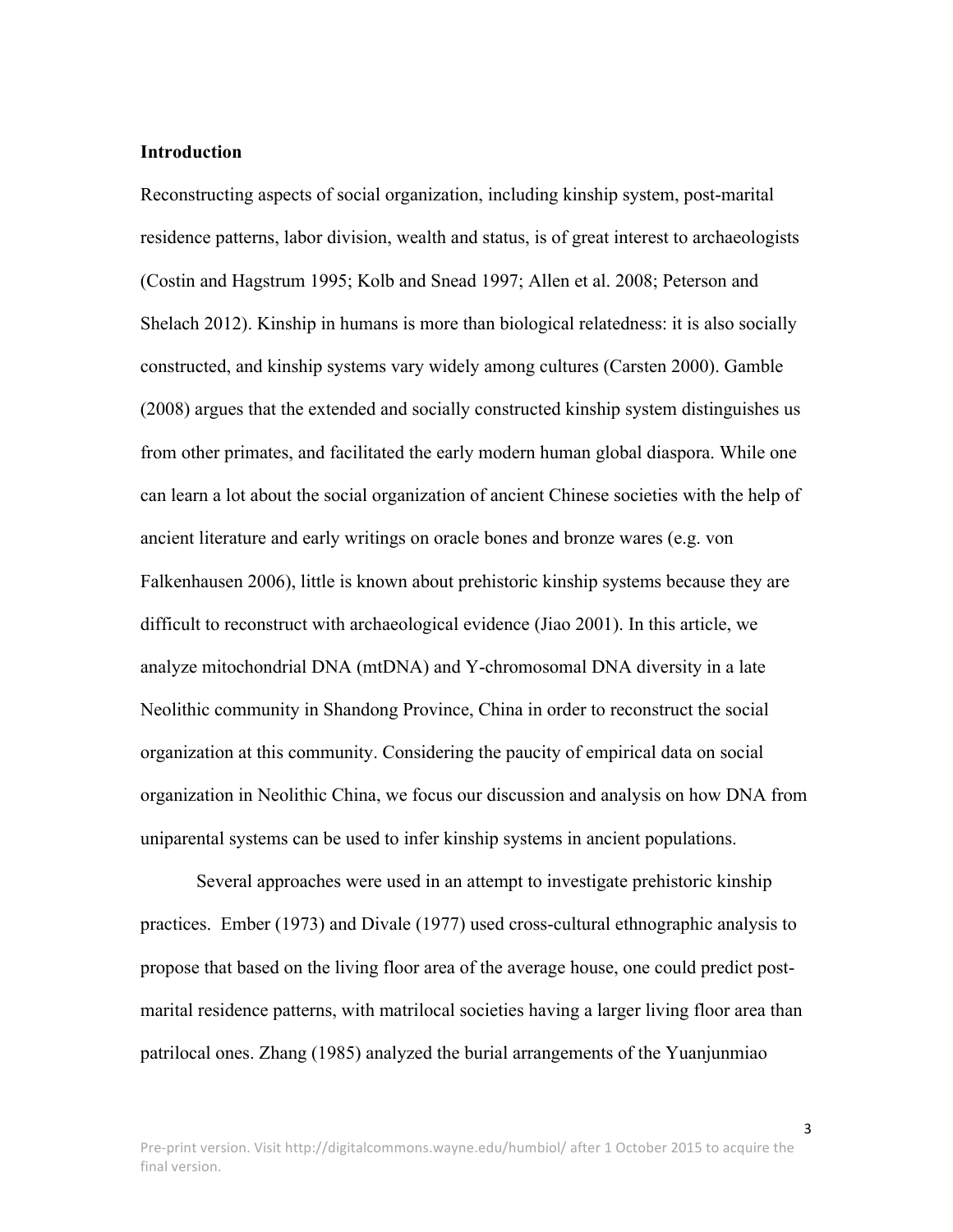cemetery, Yangshao Culture (7000–5000 BP) and noted that juvenile females had more elaborate burials than males. From this he argued that the community was organized in matrilineal clans and was probably also matriarchal. Gao and Lee (1993) performed craniometric measurements of human remains at the Shijia site, Yangshao Culture, and found individuals are more closely related within one multiple burial than among different burials, hence they argue that individuals found in the same multiple burial are brothers and sisters. Because female burials were underrepresented in this site, the authors rejected the possibility of a matrilocal and matriarchal community (Chen 1990; Keightley 1999). Stojanowski and Schillaci (2006) provided an extensive review on how biodistance analysis based on morphology could provide insights on kinship and postmarital residence.

Inference of kinship and social organization can also be obtained from isotopic and ancient DNA analysis. Bentley et al. (2005) compared the strontium isotopic ratios of males and females from a prehistoric site in Thailand and argued that the community was likely matrilocal because females had more restricted isotopic variance than males, suggesting more restricted geographic origins of females. Haak et al. (2008) combined strontium isotope and ancient DNA analysis and demonstrated that a Late Stone Age society in Germany was exogamous and patrilocal.

Many Chinese archaeologists assume that early Chinese Neolithic societies were organized in matrilineal, matrilocal clans, and gradually evolved to patrilineal patrilocal monogamous families, with patrilineal clans as a transitional stage. This model of the evolution of social organization reflects the influence of Engels (1884) in China. The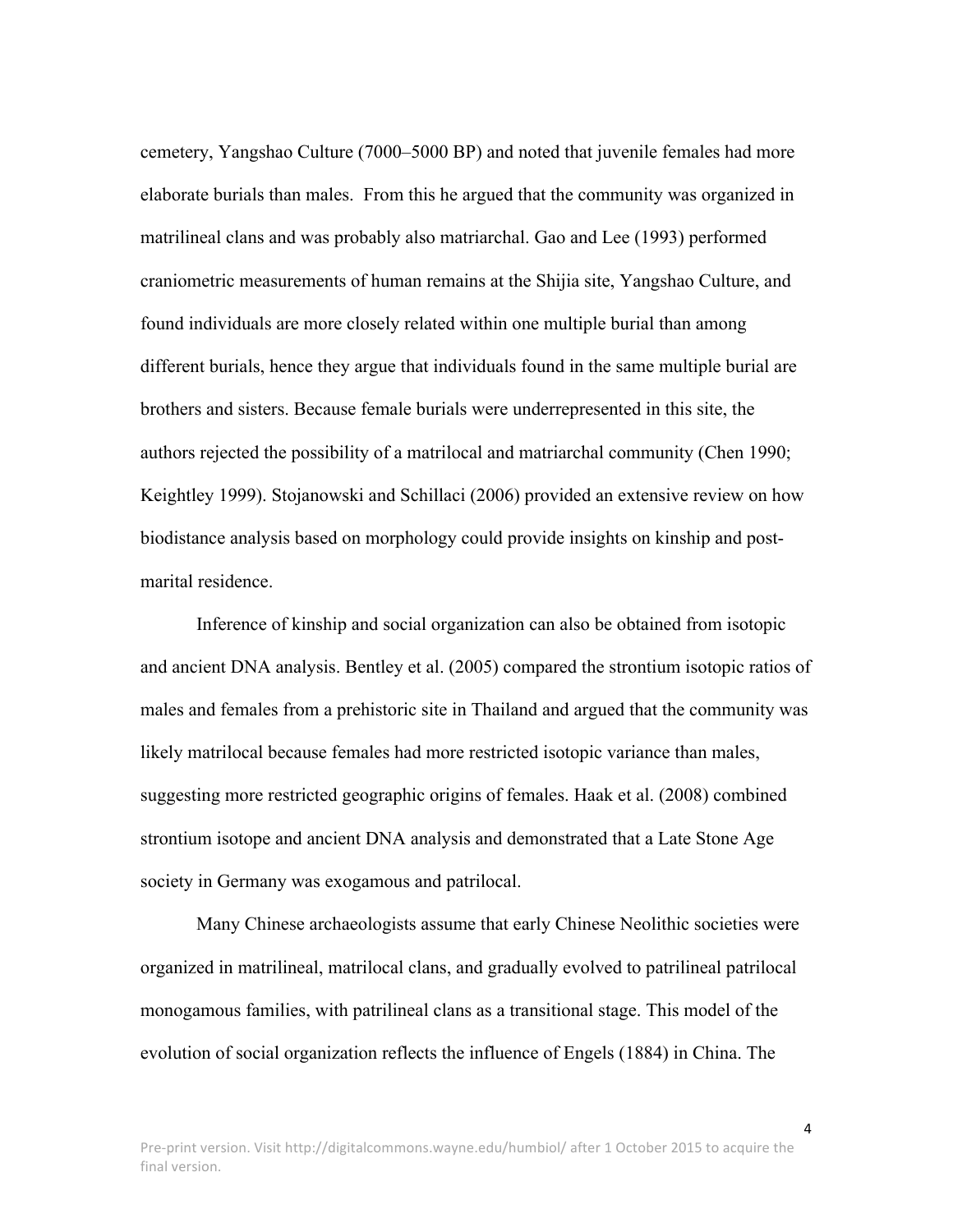terms matrilineal, matrilocal, and matriarchal are used relatively synonymous among Chinese archaeologists, and the assumption is that a matrilineal society is always a matrilocal and matriarchal one, and vice versa (e.g., Wang 1982; Zhang 1985; Zhang 2000; Zhang 2003). However, matrilineal and matrilocal do not always go hand in hand (Schneider and Gough 1961), and matriarchal societies are extremely rare (Schneider and Gough 1961; Murdock 1967; Hua 2001).

During the first well recorded dynasty in China--Shang, both the royal family and ordinary people traced their descent through paternal lines, and their cemeteries were organized accordingly (Chang 2005; Lu and Yan 2005). It is hypothesized that Dawenkou was the critical period during which the society began to change from matrilineal/ matrilocal to patrilineal/patrilocal; and the social organization was already patrilineal/ patrilocal during late Dawenkou (5000–4600 BP), if not earlier (He 1994; Luan 1997). However, this hypothesis has been challenged (Pearson 1988; Shelach 2004), and has not been thoroughly tested. In this study we will test this hypothesis with ancient DNA analysis of a Dawenkou cemetery, the Fujia site, Shandong Province. Due to the nature of DNA analysis, we will focus our discussion on kinship and residence pattern (i.e., matrilineal, patrilineal, matrilocal, patrilocal) and leave the debate of whether this society was matriarchal or patriarchal to other studies.

DNA analysis has successfully been used to infer the social organization of ancient communities (Keyser-Tracqui et al. 2003; Haak et al. 2008; Baca et al. 2012). Mitochondrial DNA (mtDNA) analysis can be used to determine the maternal relationships among individuals, the non-recombining region of the Y-chromosome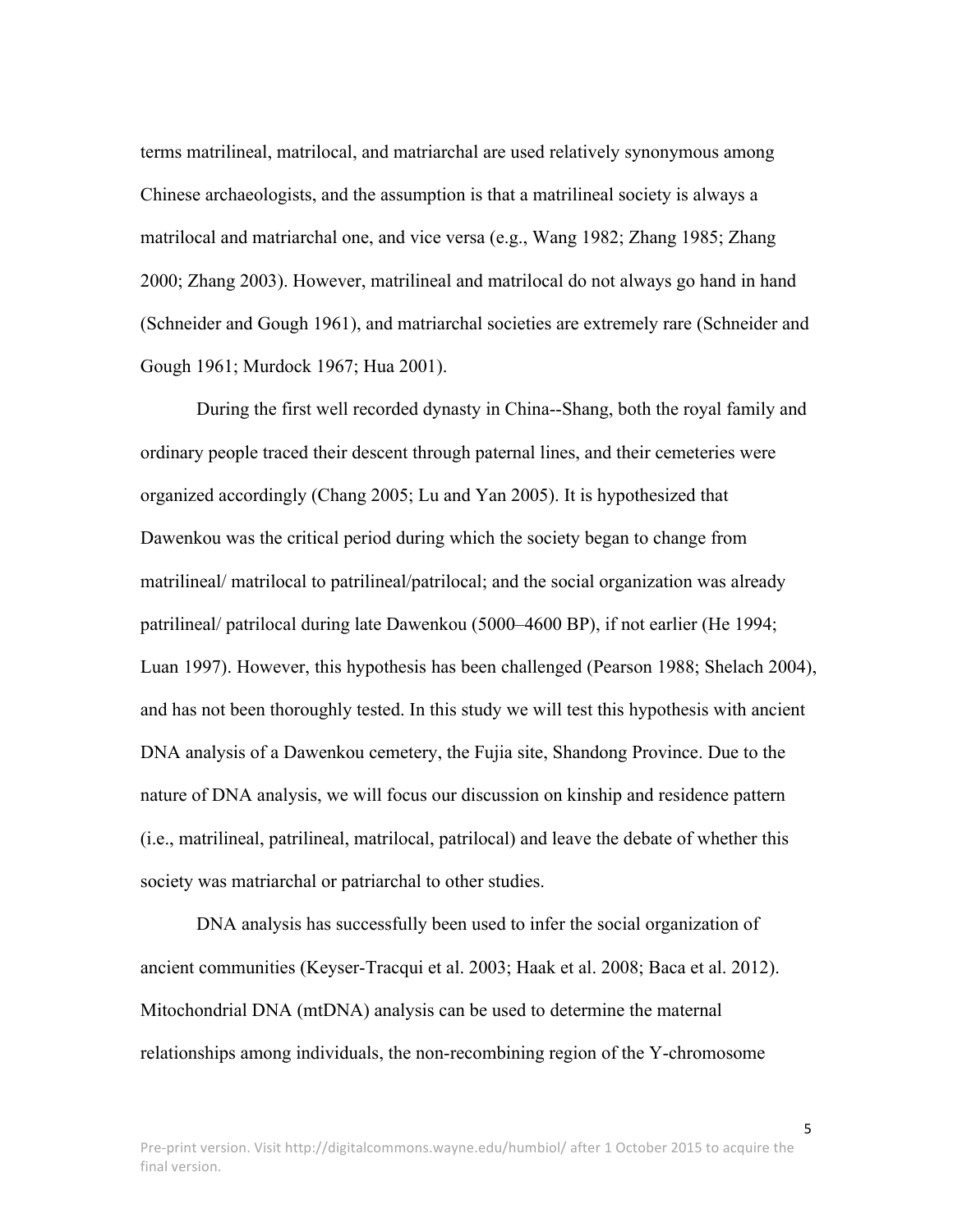(NRY) traces paternal relationships and population history, and microsatellite analyses of autosomal nuclear DNA are regularly used in kinship identification in the forensic sciences (Butler 2012). Different DNA patterns observed in uniparental systems (mtDNA and Y chromosome) can be used to infer sex-biased gene flow though time. For example matrilocal societies should have relatively lower mtDNA diversity and higher Ychromosomal diversity. Conversely, among patrilocal communities, the expectation is a relatively higher mtDNA diversity and lower Y-chromosome diversity. This hypothesis has been well tested in modern matrilocal and patrilocal communities (Oota et al. 2001; Kumar et al. 2006; Gunnarsdóttir et al. 2011). In addition, there are cases where married couples do not live together but live with family members of their own lineage (Gough 1959, 1965; Hua 2001). In such cases, one would expect to find individuals to be maternally closely related in a matrilineal community or paternally closely related in a patrilineal community. As DNA analyses have only been completed on a limited number of prehistoric populations in China (ADLJU 2001; Gao et al. 2007; Li et al. 2007; Zhang et al. 2010; Cui, Li, et al. 2013; Fu et al. 2013), how or whether ancient communities changed in kinship organization and post-marital residence in different regions within China remains largely untested.

## **Dawenkou Culture**

The late Neolithic Dawenkou Culture (6300–4600 BP, Figure 1, SPICRA 2005) in Shandong, northern Anhui and Jiangsu Province, had a diversified agricultural food production system, elaborate burial practices, and signs of incipient social stratification.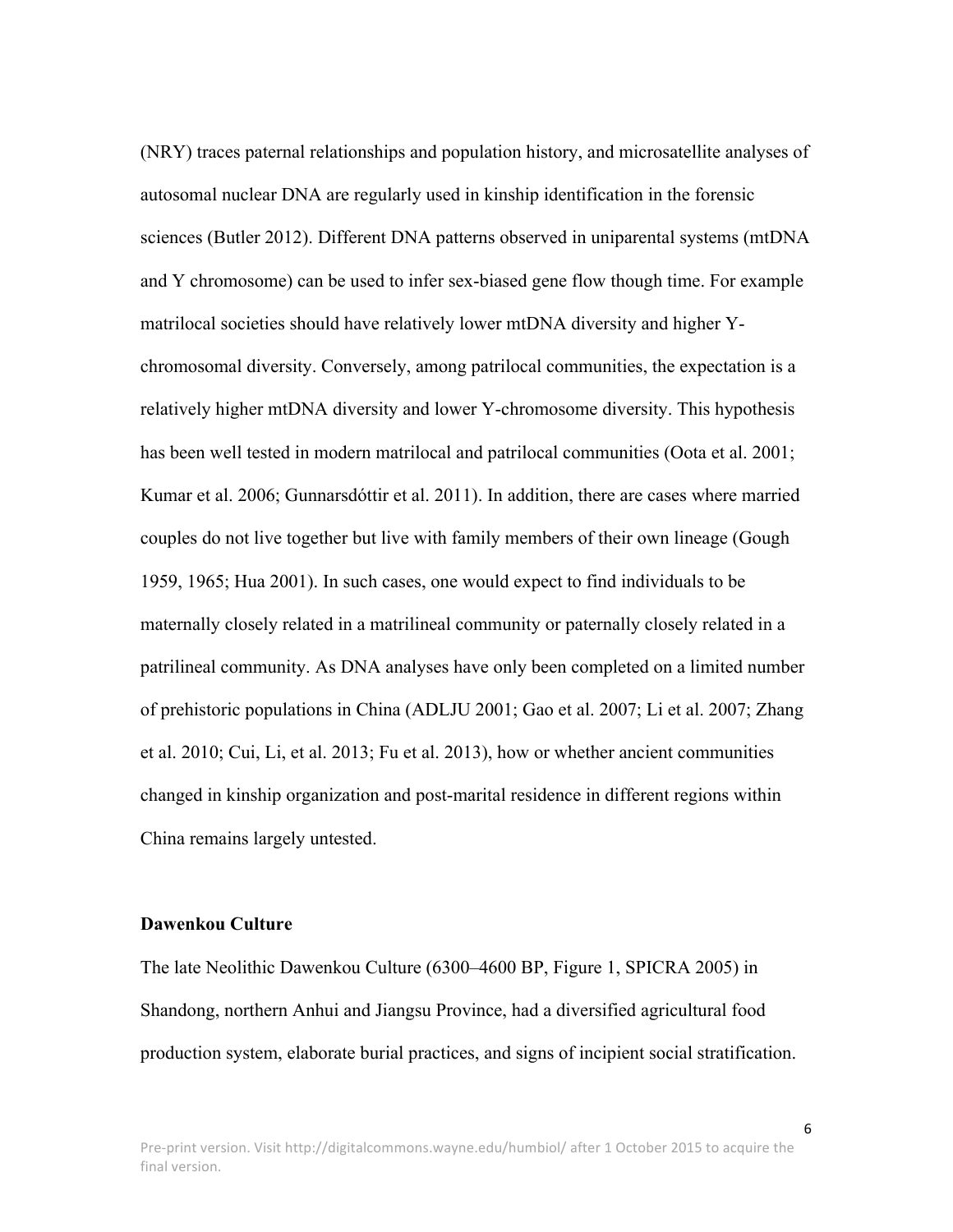The Dawenkou Culture is defined by its unique ceramic vessel style, including the hollow-foot tripod pitcher (*gui*) and stem cup with perforations (*loukong bei*). Millet agriculture was established during the preceding Beixin Culture era (ca. 7300–6000 BP, SPICRA 2005) in this region, and intensified in Dawenkou and Longshan Culture (ca. 4600–4000 BP) with introduced crops such as rice (Jin 2008). Dawenkou is well known for its extremely elaborate burials indicating differences in wealth, incipient social stratification and changing gender relationships (Pearson 1981; He 1994; Luan 1997; Underhill 2000, 2002). While many graves were small and accompanied by less than ten artifacts, others were large, elaborately constructed tombs filled with finely worked ceramic vessels, jade objects, water deer canines, and pig skulls. Most Dawenkou cemeteries had uniform body orientations within each cemetery. Wu (1990) argued that the burials were oriented to the hypothetical origin place of Dawenkou people, in the Yimeng region, Shandong Province.

Dawenkou houses were built with posts and mud, sometime partly underground, and sometimes above ground. Unfortunately, the residential areas of Dawenkou sites are rarely well preserved or extensively excavated (SPICRA 2005; SPICRA and ZMCB 1996; IA CASS 2001). Therefore the archaeological evidence for social organization or the transition from "matrilineal/matriarchal clans" to "patrilineal/patriarchal families" comes mainly from Dawenkou cemeteries. At the Dawenkou site, Han (1994) found burials located in the "north 1" section of the cemetery were more elaborate than others during phase one, hence he argued that the initial social stratification was among big families, not among individuals, and the social organization was transforming from clans to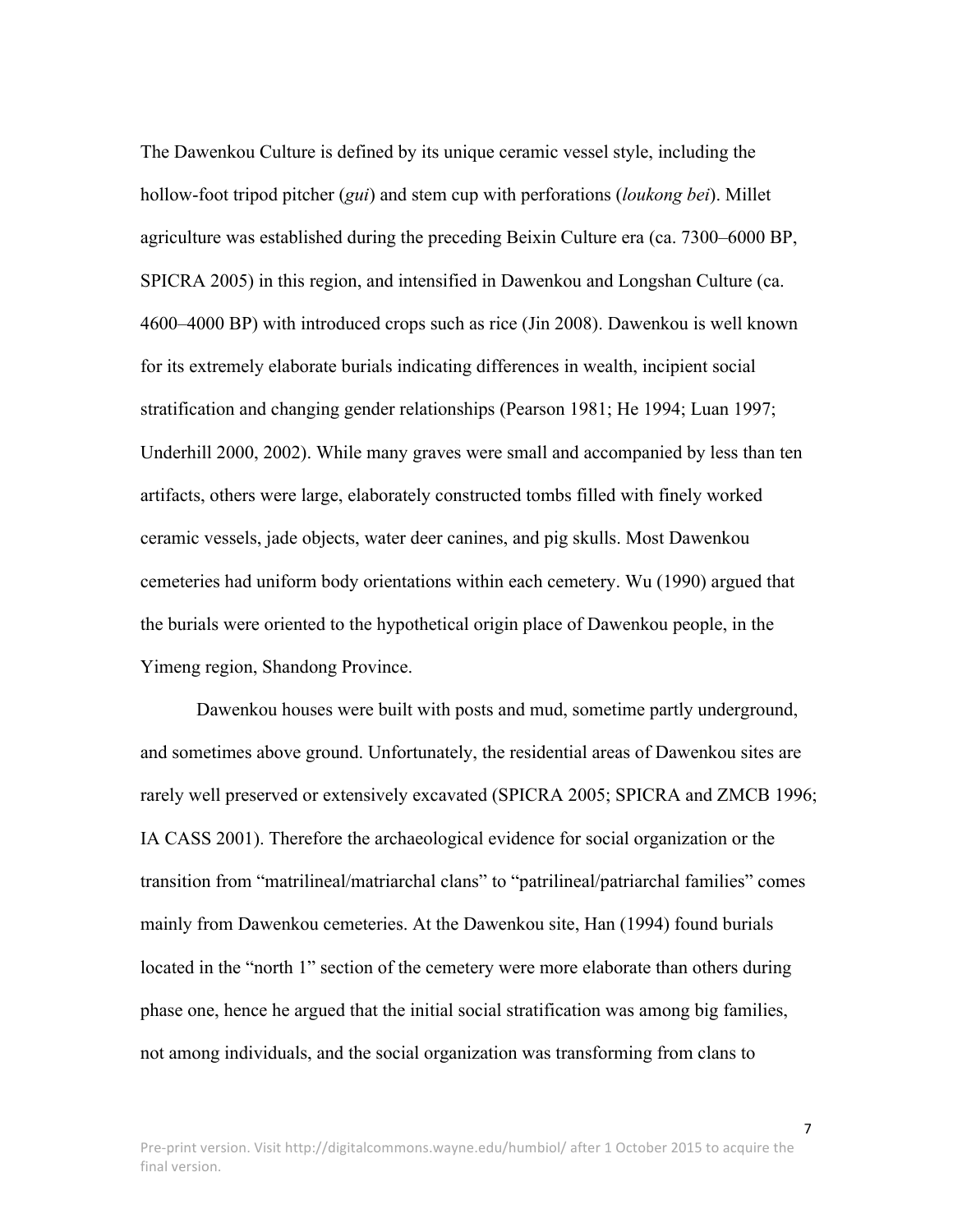families. The appearance of "couple burials", those with one male adult and one female adult buried together, was also used to argue for the shift of the emphasis to nuclear families (He 1994). However, in most cases, "couple burial" was not the dominant form in the cemetery; it comprises 1% to 5% of burials among different Dawenkou sites. In addition, it is unknown if they were actually married couples, siblings, or had other relationships.

#### **Materials and Methods**

#### *Samples*

Well-preserved samples of dense long bone shafts were selected from the Fujia site, Guangrao County, Shandong Province (Table 1). Accelerator Mass Spectrometry radiocarbon dating on human bone collagen samples suggests the site was occupied between 4800–4500 cal BP (Dong 2013). This is consistent with the relative chronology, which also indicates late Dawenkou based on pottery styles. Fujia has been excavated several times, and at least 343 burials have been identified (Zheng 1988; Han and Chang 1989; SPICRA and Dongying Museum 2002). Stable isotope analysis of human and pig remains suggest the community was largely millet agriculture based (Dong 2013). Even though a large number of burials have been excavated at Fujia, not all human remains were properly collected and curated. Only individuals that have clear and consistent context information were selected for this study. Of the 160 burials with contextual information, samples of bone of 18 individuals were randomly selected for ancient DNA analysis in this study; we tried to keep a balanced sample of sex groups (9 females, 8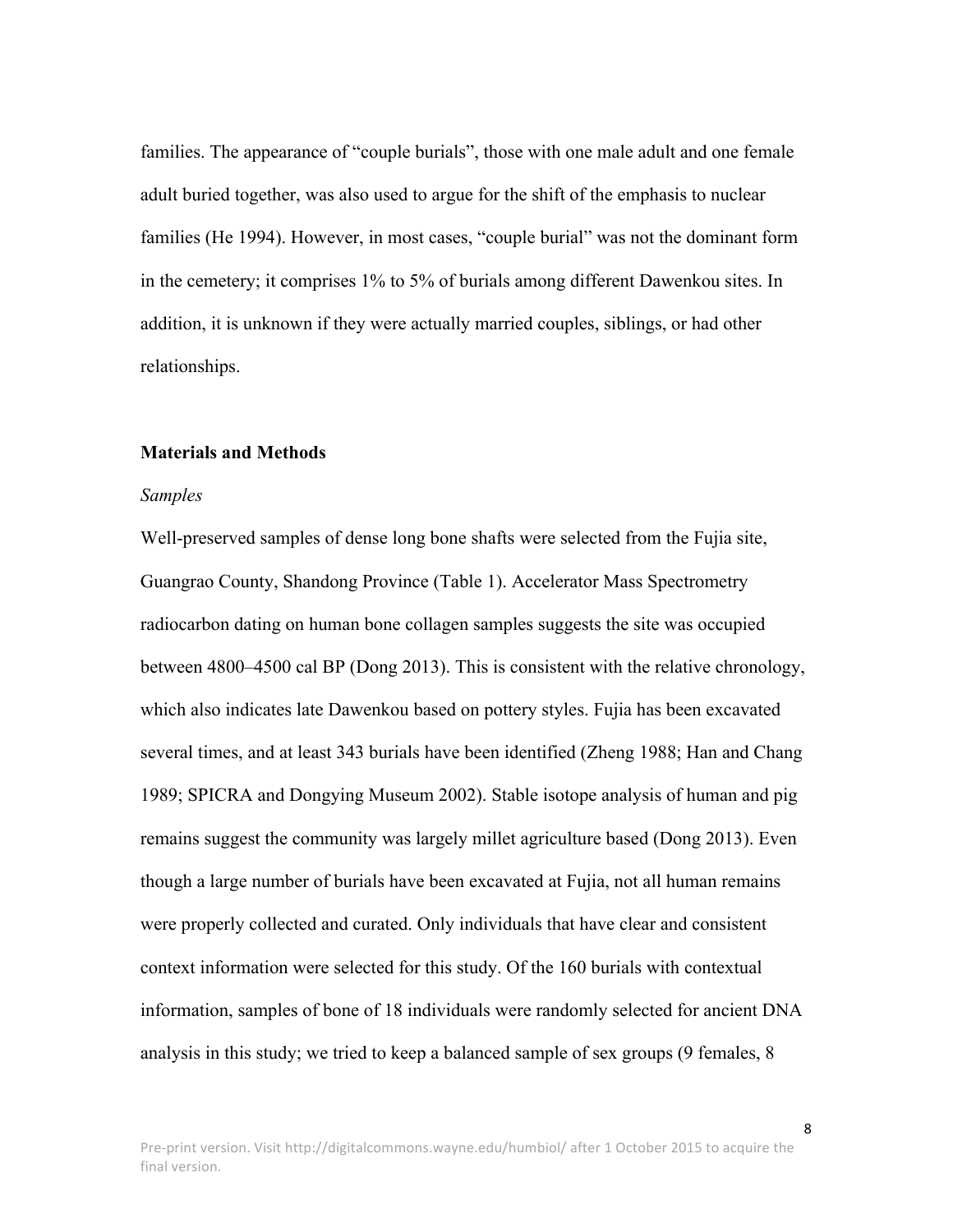males, one indeterminate, based on skeletal morphological traits), and groups of burials defined on the basis of grave goods, grave type, and body orientation. Information on individual sex, age, burial position, accompanying artifacts, and burial orientation is provided in Table 1. Most burials were primary, with individuals placed in extended supine positions, while four were secondary burials (disarticulated skeletal elements out of anatomical position). The tombs were rectangular simple pits in most cases, while two were constructed in the *ercengtai* (earthen ledge) style indicating higher labor input in tomb construction. Most burials had few grave goods, ranging from zero to five. However a few burials had been disturbed and likely had more grave goods than were found during excavation. There were no observable wealth differences among different individuals in this cemetery. In addition, unlike most Dawenkou cemeteries, these burials were oriented in two major directions, northeast (NE) and southeast (SE). No significant differences in burial treatment can be discerned between the NE oriented and SE oriented groups.

# *DNA Extraction*

DNA extraction, amplification, and sequencing were carried out at the Ancient DNA Laboratory, Research Center for Chinese Frontier Archaeology, Jilin University (Fu et al. 2007; Gao et al. 2007; Xie et al. 2007; Cui et al. 2010; Li et al. 2010, 2011). Bone samples were first abraded using a Strong 90 Micro Motor (Saeshin Precision Co.) with a carbide drill bit to remove outer layers and also the porous inner layers. Bone and tooth samples were then soaked in NaClO solution  $(\sim 5\%$  effective Cl  $)$  for 15 minutes, rinsed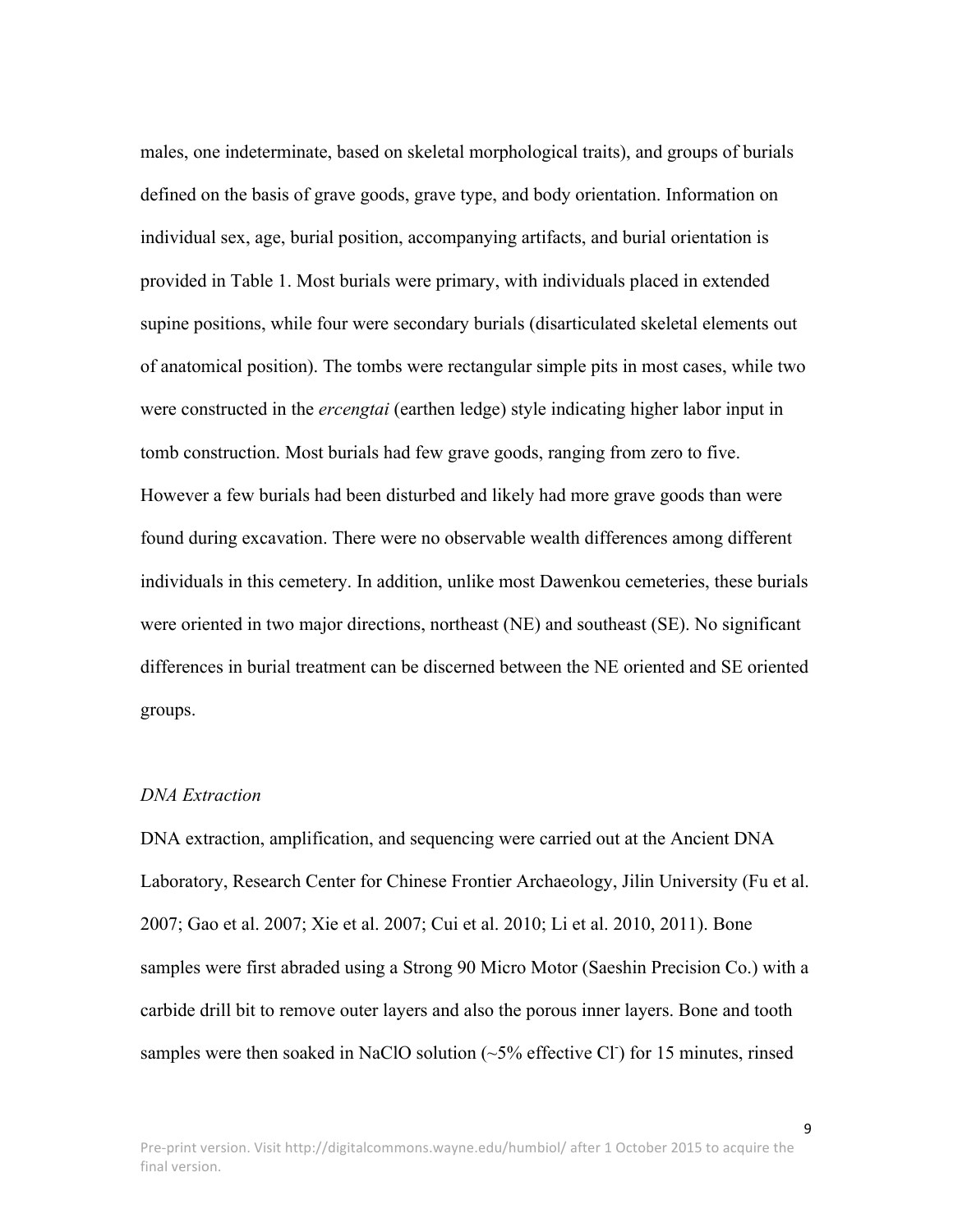with ethanol, and then put under UV light overnight for surface decontamination. Each tooth or bone was powdered in a 6750 or 6850 SPEX Freezer Mill. Powered samples were digested in 0.5M EDTA (pH=8) for 24 hrs on a rotator. 100µl of 20mg/mL proteinase K was then added and the digestion solution was placed on a rotator at  $50^{\circ}$ C overnight. The supernatant from digested samples was condensed using Amicon® Ultra-4 centrifugal filter units (Millipore) to about 100µl. Each sample was then extracted with a QIAquick® PCR Purification Kit (QIAGEN) following the manufacture's protocol, except using a smaller amount of Elution Buffer (60µl). We performed two or more independent extractions per sample.

# *Amplification and Sequencing*

The first hypervariable region (HVSI) of mtDNA was amplified and sequenced in two overlapping fragments using primers listed in Table 2 (Li et al. 2011). To further confirm the mitochondrial haplogroup, each sample was tested by amplified product-length polymorphisms (APLP; Shinoda et al. 2006). In addition, the amelogenin (AMG gene) fragment was amplified for sex confirmation for morphologically assigned male individuals (Stone et al. 1996), and confirmed samples were chosen for further analysis. We screened all male samples with three bi-allelic markers on the Y-chromosome (M89- F, M9-K, and M214-NO) that define major branches (F, K, and NO) on the Eurasian haplogroup tree (Consortium 2002; Karafet et al. 2008). Subsequent analysis was restricted to markers (M231-N, M175-O) on the appropriate sub-branch of the haplogroup tree (Li et al. 2007; Karafet et al. 2008). Polymerase chain reaction (PCR)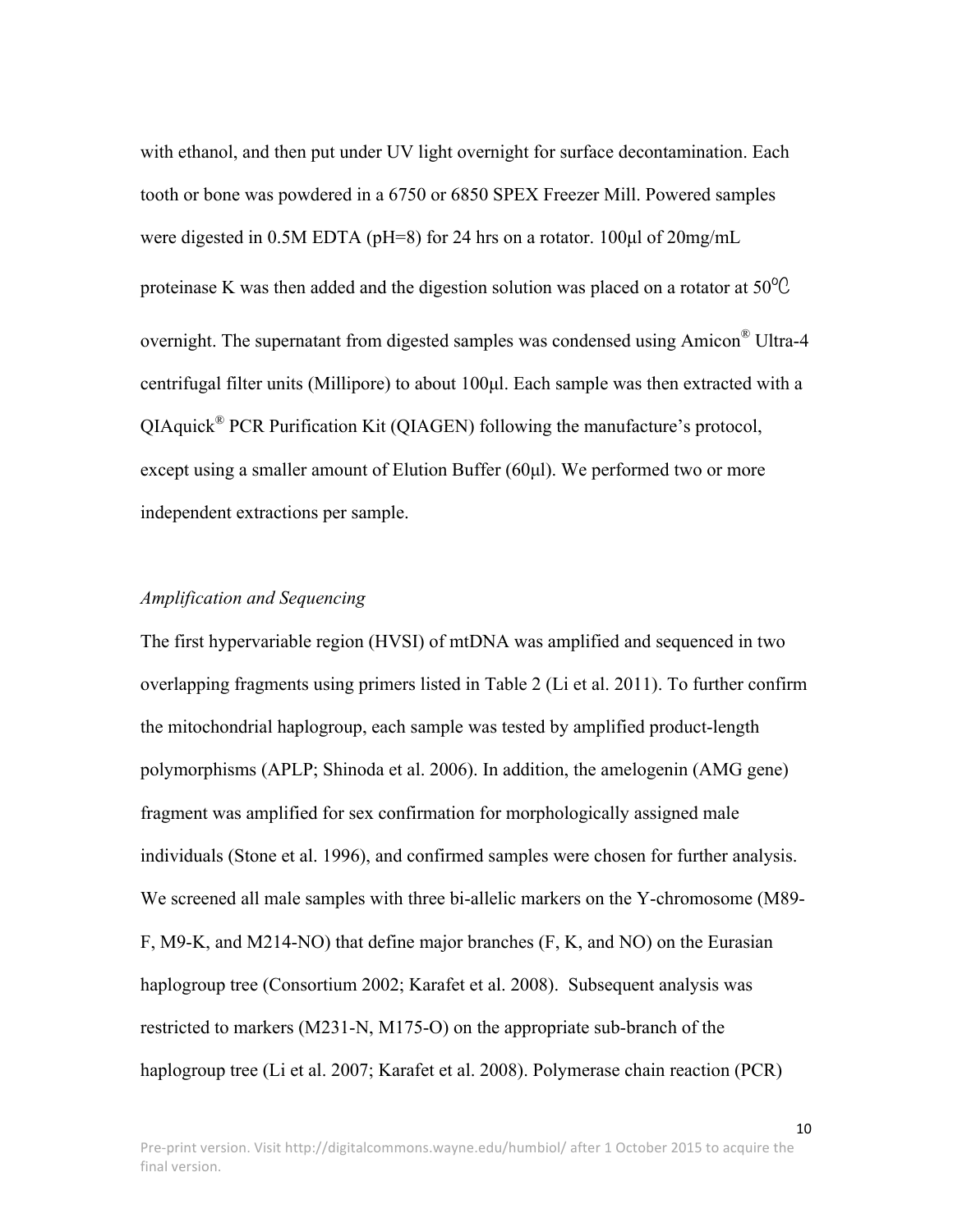amplification was carried out in 12.5µl reactions containing 3µl template, 1 U Taq polymerase (Promega), 1X reaction buffer, 2.5 mM  $MgCl<sub>2</sub>$ , 0.2 mM dNTPs, 2 mg/ml bovine serum albumin and 2µM of each primer. Amplification products were checked on a 2% agarose gel and purified with QIAquick Gel Extraction Kit (QIAGEN). PCR products were sequenced using the ABI 310 Terminator Sequencing kit (PE Applied Biosystems) and were analyzed on the ABI PRISM 3100 automatic sequencer (PE Applied Biosystems). DNA sequences were analyzed using Sequencher 4.7 (Gene Codes Corporation). A minimum of two amplifications per sample were conducted. If no consensus sequencing results were obtained by two amplifications and sequencing, additional extraction and amplification were carried out. HVS1 sequences of Fujia individuals have been submitted to GenBank (Accession number: KC879242-KC879257).

#### *Contamination Precautions*

Ancient DNA is typically degraded and fragmented, and sometimes modified, mainly due to hydrolytic and oxidative forces (Kaestle and Horsburgh 2002; Pääbo et al. 2004). Thus, it is critical to take every precaution to avoid and detect contamination from modern DNA and also to tease out the false signals within ancient samples due to postmortem modifications (Cooper and Poinar 2000). In well preserved samples, direct PCR usually yields the same sequences as consensus cloning sequences, so cloning was not performed in this study (Winters et al. 2011). Dedicated preparation rooms for ancient samples were used, located in a building away from any PCR amplification activities. Strict procedures,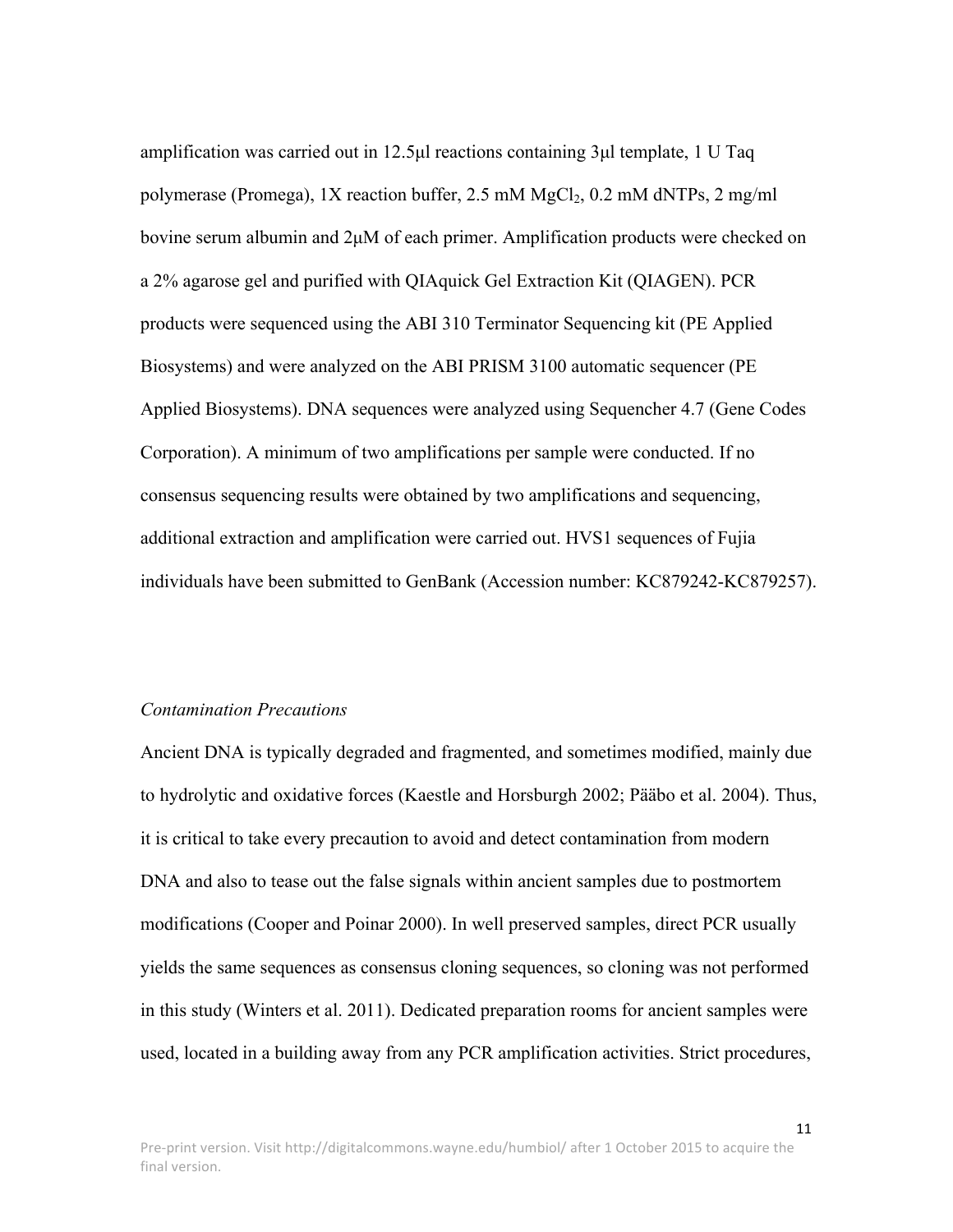multiple independent extractions and amplifications, and inclusion of negative controls were practiced. Moreover, as described in the DNA extraction section, all samples were abraded to remove the possibly contaminated outer layers and also the porous inner layers. Then, bone and tooth samples were soaked in NaClO solution and put under UV light overnight to remove any possible contamination from previous handling. All staff wore sterilized laboratory coats, face masks, hair covers, and gloves (which were frequently changed), and strict cleaning procedures were performed by regular treatment with DNA-OFF<sup>TM</sup> (Q-Biogene) and UV light (254 nm). Laboratory staff were limited in their movements between the ancient DNA laboratory and post-PCR area, and PCR products were never brought into the Ancient DNA Laboratory. The mtDNA profiles of all people involved in processing the samples were determined and then compared to results obtained from the ancient samples. In addition, only female researchers were involved in the pre-PCR procedures in Y-SNP analysis, reducing possible contamination from modern Y-chromosome DNA. These samples were extracted and amplified at the same time as samples from another archaeological site with different mtDNA haplotypes and no cross-sample contamination was observed. Negative controls turned up positive in three instances and were subsequently sequenced. In all cases, the sequencing results of negative controls did not match the sequences of any lab members or samples. Data from amplifications where the negative control amplified were disregarded and the amplification was repeated and only counted when negative controls did not amplify. Randomly selected samples (DWK171, DWK187, DWK193, and DWK199) were sent to a second ancient DNA laboratory at the University of Illinois at Urbana-Champaign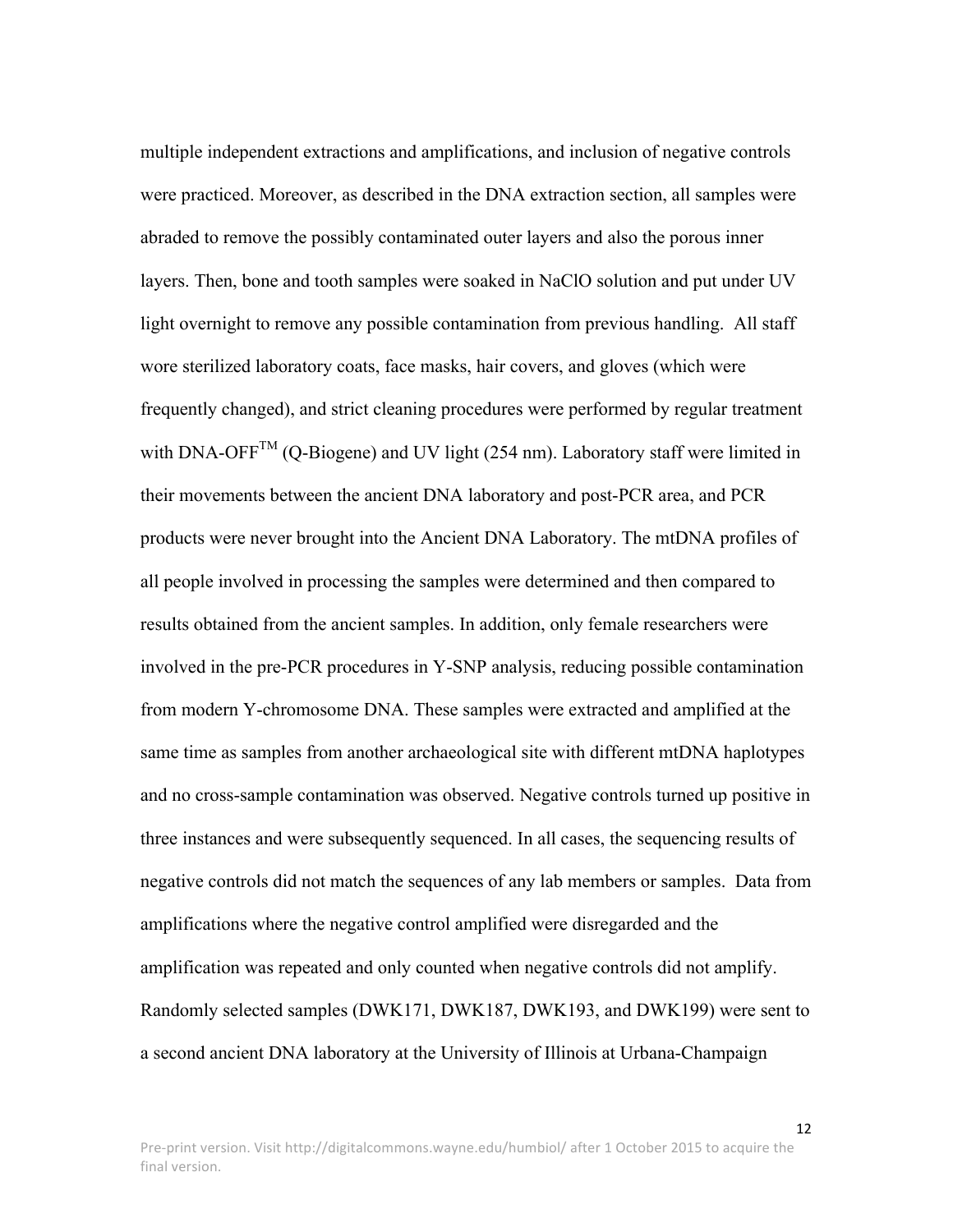(UIUC) for independent replication and authentication. At UIUC, DNA was extracted from the skeletal samples as in Cui, Lindo, and colleagues (2013) and HVSI sequence was generated using primers and PCR conditions from Kemp et al. (2007).

#### *Measures of Genetic Diversity*

Genetic diversity was measured as haplotype diversity for mitochondrial DNA and haplogroup diversity for Y-chromsome DNA.

#### **Results**

Of the 18 burials sampled, 16 yielded reproducible mtDNA sequences (Table 3). All samples confirmed at the University of Illinois revealed the same HVSI sequences as those identified in the original laboratory. All individuals shared the same HVSI sequences and coding region Single Nucleotide Polymorphisms (SNPs), belonging to haplogroup D5 or D6. This sequence differs from those of all researchers present in the laboratories where the samples were analyzed and confirmed even though haplogroup D is common in modern China (Kivisild et al. 2002; Wen et al. 2004). Haplogroup D5/D6 individuals were present in a 2000 year old population (Yixi site, 9%, about 30 miles to the southwest of Fujia, Yao et al. 2003) and are still present in modern Shandong Province: 8% at Tai'an City, 10% at Qingdao City, 6% at Zibo City (Yao et al. 2002, 2003) . Because all 16 samples exhibited the same mitochondrial DNA haplotype, the mtDNA haplotype diversity is 0.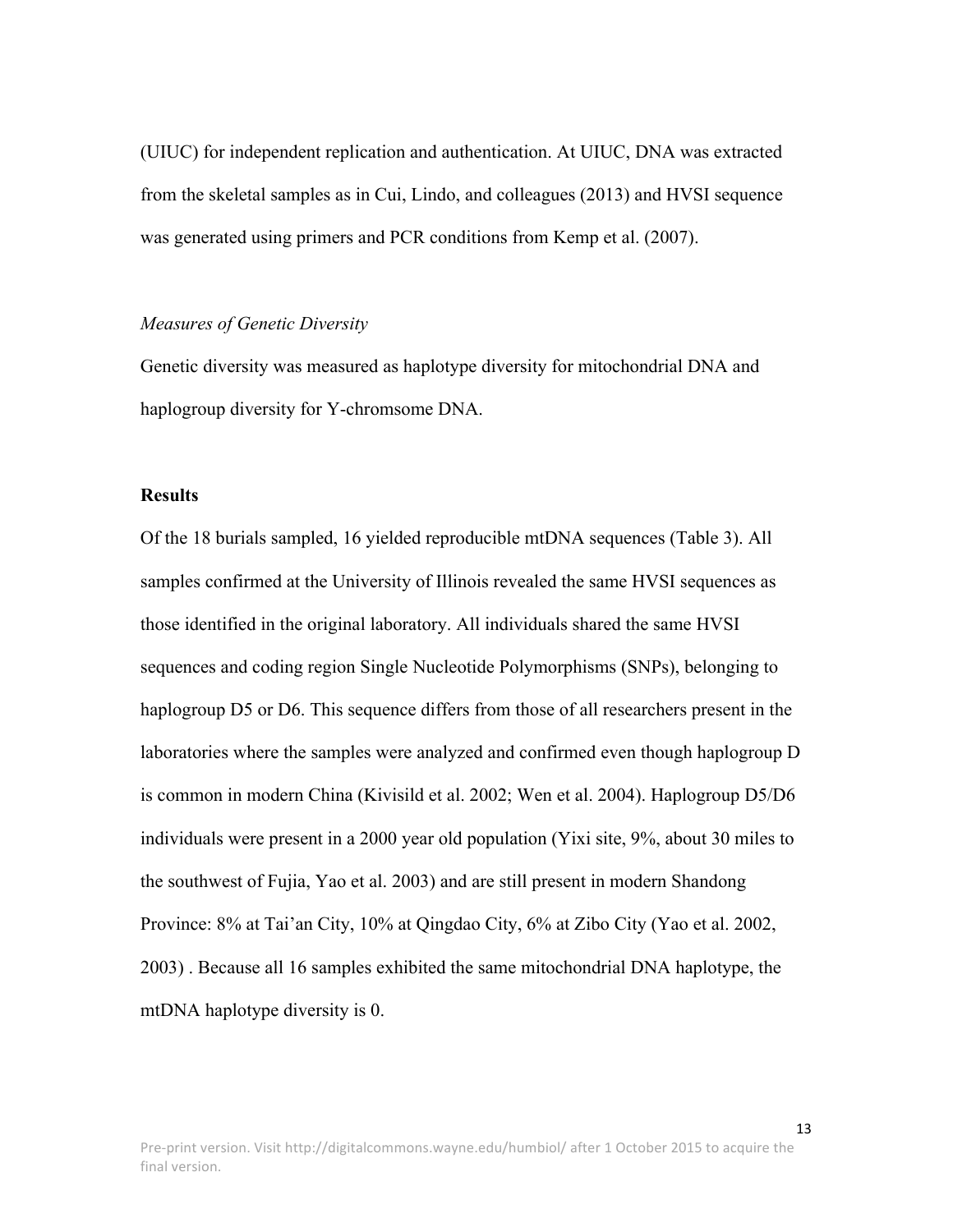Eight morphological assigned males were further tested using the AMG gene for sex confirmation, seven were confirmed to be male, and one (DWK193) was found to be female. The confirmed males were screened for Y chromosome haplogroups. Three failed to yield reproducible sequences. The remaining four males all belong to macrohaplogroup K. Within macrohaplogroup K, DWK167 and DWK199 are further assigned to haplogroup N, and DWK191 is assigned to haplogroup O. Both haplogroup O and N were present at Dadianzi site (ca. 3600 BP), northeastern China (Li et al. 2011). Haplogroup N has a wide geographic distribution throughout northern Eurasia and is found in modern northern and southern China (Karafet et al. 2001; Derenko et al. 2007; Zhong et al. 2011). On the other hand, haplogroup O is dominant among populations of East Asia and Southeast Asia, especially in the Chinese Han population (the major ethnic group in China), with an average frequency of 52.3% (Ke et al. 2001). Y-SNPs analysis of prehistoric people (6400–3100 BP) along the Yangtze River showed that all individuals belonged to haplogroup O (Li et al. 2007). Of the four samples where Y chromosome data was generated three haplogroups were exhibited, therefore the Y chromosome haplogroup diversity is 0.75.

# **Discussion and Conclusions**

There are numerous variations of social organization in modern and ancient communities (Morgan 1871; Murdock 1967; Haviland 1996). Bilateral, neolocal unilateral, patrilocal matrilineal, and matrilocal patrilineal societies are difficult to reconstruct by mtDNA and Y-chromosome data. Here we focus our discussion on three kinds of communities based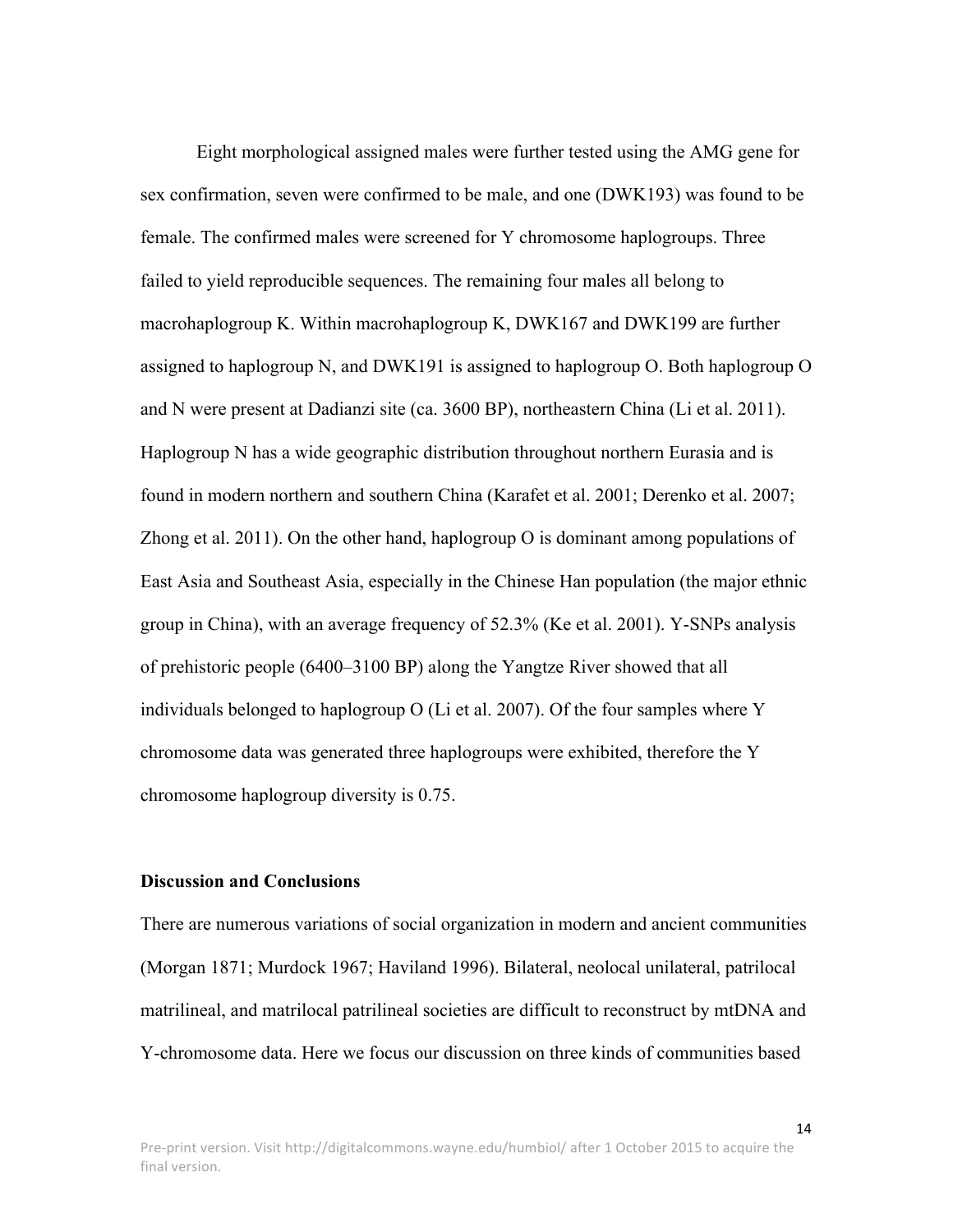on kinship and post-marital residence: matrilineal community without married-in males, matrilineal community with married-in males, and patrilineal community with or without married-in females (the reasoning is provided below, Table 4). We make two contrasts: one is how descent was traced, either matrilineal or patrilineal. In a matrilineal community, because descent is traced maternally, we expect all females to be maternally closely related and have similar mtDNA haplotypes (excluding patrilocal ones). Conversely, in a patrilineal community, we expect all males to be paternally closely related and have similar Y-chromosome haplotypes (excluding matrilocal ones). The second contrast we make is whether the husband or wife was incorporated into the affinal group or stayed with their own descent group after marriage. For matrilineal communities, if the husbands were not incorporated into their wives' descent group but stayed with their own matrilineal descent group, we expect males to have diverse paternal origins but shared maternal origins; on the other hand, if the husbands were incorporated into their wives' descent groups, we expect males to not only have diverse paternal origins, but also diverse maternal origins. For patrilineal communities, it is not possible to discern whether women are married into their husbands' descent group or if they continued to live with their own patrilineal descent group with uniparental DNA markers since we cannot trace a females' paternal origins. Hence, patrilineal communities with or without married-in females were lumped together.

Based on our ancient DNA analysis, the Fujia community conforms to the pattern expected for a 'matrilineal community without married-in males'. All male and female individuals tested from Fujia cemetery shared the same maternal lines. This suggests that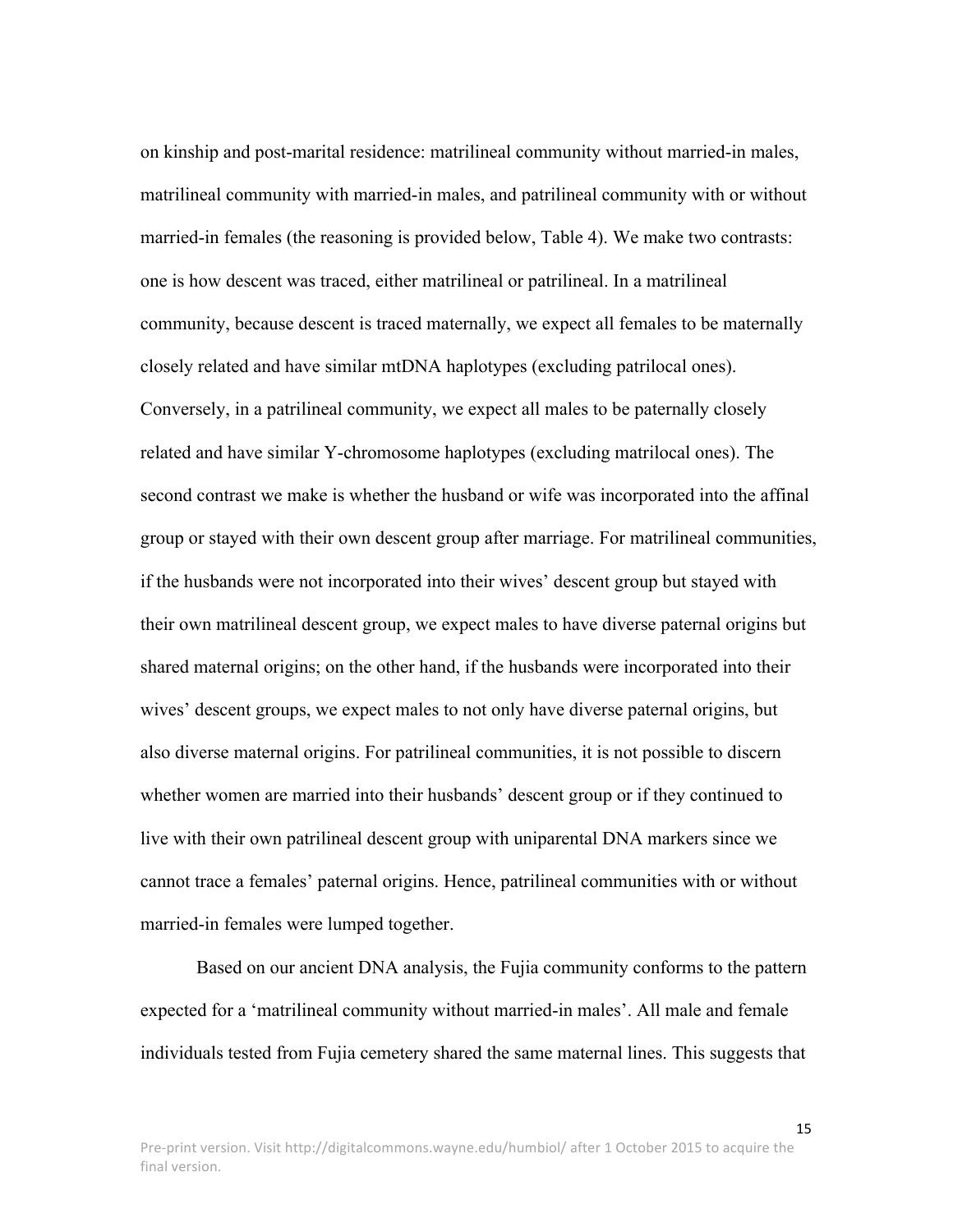maternal ties were considered very important, and it is very likely only maternally closely related individuals were buried together. As the site was excavated as a salvage operation, only the part of the archaeological site that was going to be affected by road construction was excavated. This excavated part of the cemetery may have been used by a single maternal lineage. The number of individuals tested in this study is limited; how well this pattern holds across the entire cemetery would require additional genetic analyses.

An alternative explanation for finding the same maternal line in all 16 individuals is genetic drift. In other words, there could have been be a large population bottleneck that reduced mtDNA diversity to only this single matriline. A population bottleneck could be caused by pandemic disease with massive death, dramatic environmental change resulting in massive mortality due to severe famine, large scale wars killing or driving people away, or a founder effect resulting from the expansion of a small colonizing population in a new setting. Yet, no available archaeological or paleoenvironmental evidence suggests the existence of a severe bottleneck during the early Holocene in the region. Another explanation for identifying only a single mtDNA haplotype would be the sampling of an extended maternally related family. However, this seems unlikely, considering that the samples selected for analysis were selected randomly from individuals that were excavated from an area that covers  $700 \text{ m}^2$ . In the future, we plan to include autosomal DNA marker analyses to elucidate kinship relations among individuals in more detail and potentially reveal sibling and parent-offspring relations.

In order to assess if the single haplotype of 16 individuals is robust to the presence of low mtDNA diversity in the larger sample we completed a probability test.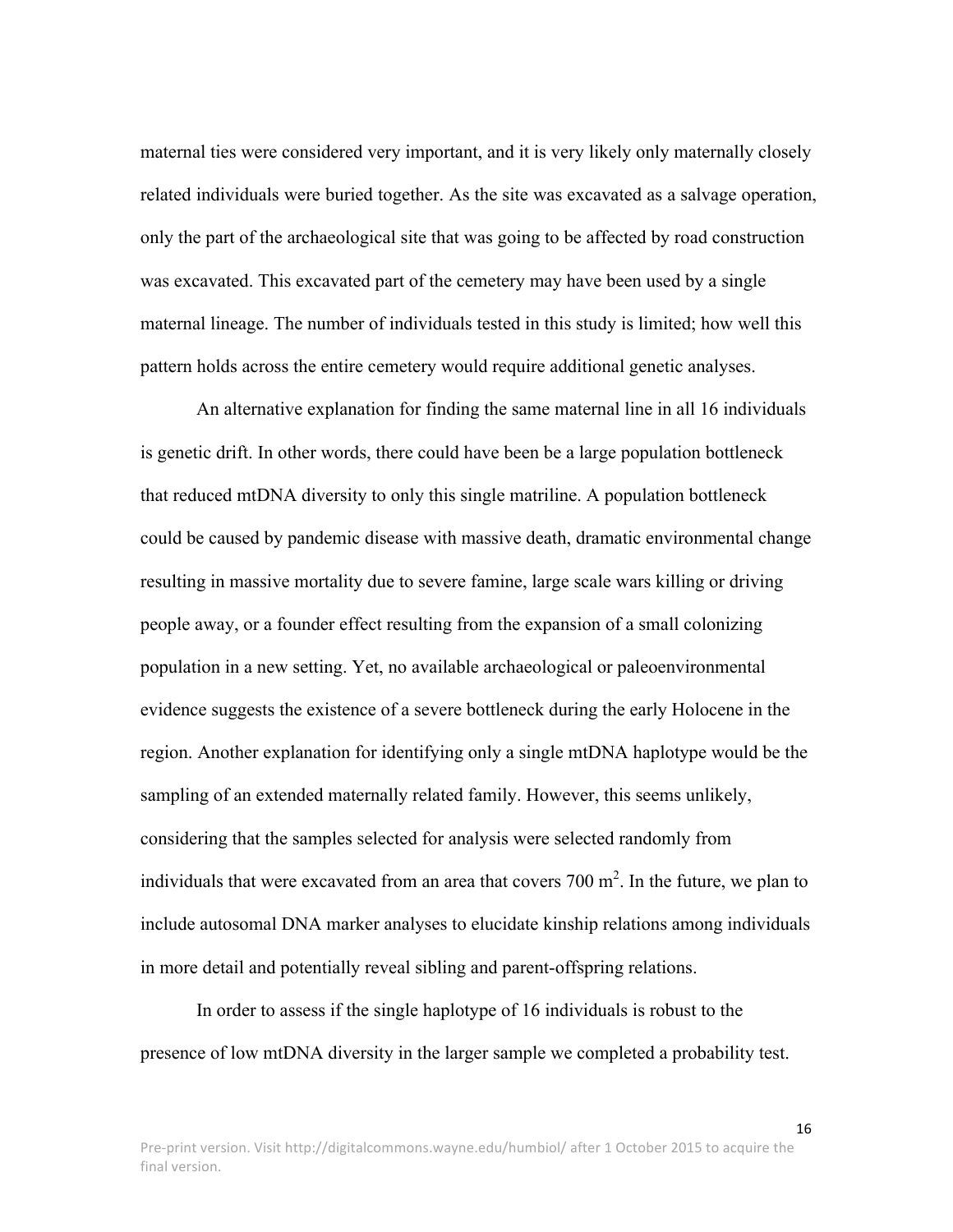Without knowing its substructure and population history, we can only assume the chance of finding 1 individual carrying "haplotype A" (129-189-223-362, 5178A) in a given population of 343 individuals is the same as the chance of finding 2 individuals carrying "haplotype A" and also the same as the chance of finding 3, 4, 5…343 individuals carrying "haplotype A". If there were x individuals carrying "haplotype A" and we randomly select 16 individuals from the population, the probability of finding 16

individuals carrying haplotype A is 16 343 16  $prob(x) = \frac{C_x^{10}}{C_x^{10}}$ . For example, if there are 343 individuals carrying "haplotype A", the probability of finding 16 individuals carrying

*prob*(343) = 
$$
\frac{C_{343}^{16}}{C_{343}^{16}}
$$
 = 1  
 "haplotype A" is "i of finding 16 individuals carrying "haplotype A".

28 16 343 16  $(16) = \frac{C_{16}}{c_{16}} \approx 8.13 \times 10^{-7}$ *C*  $prob(16) = \frac{C}{2}$ . According to our results, the 16 individuals tested at Fujia

all carry "haplotype A", the probability of having at least x individuals carrying

$$
\text{acc Pr}\,ob(x) = \frac{\sum_{i=x}^{343} prob(i)}{\sum_{i=16}^{343} prob(i)}
$$
. For instance, the

"haplotype  $A$ " in this population is

probability of having at least 300 individuals carrying "haplotype A" is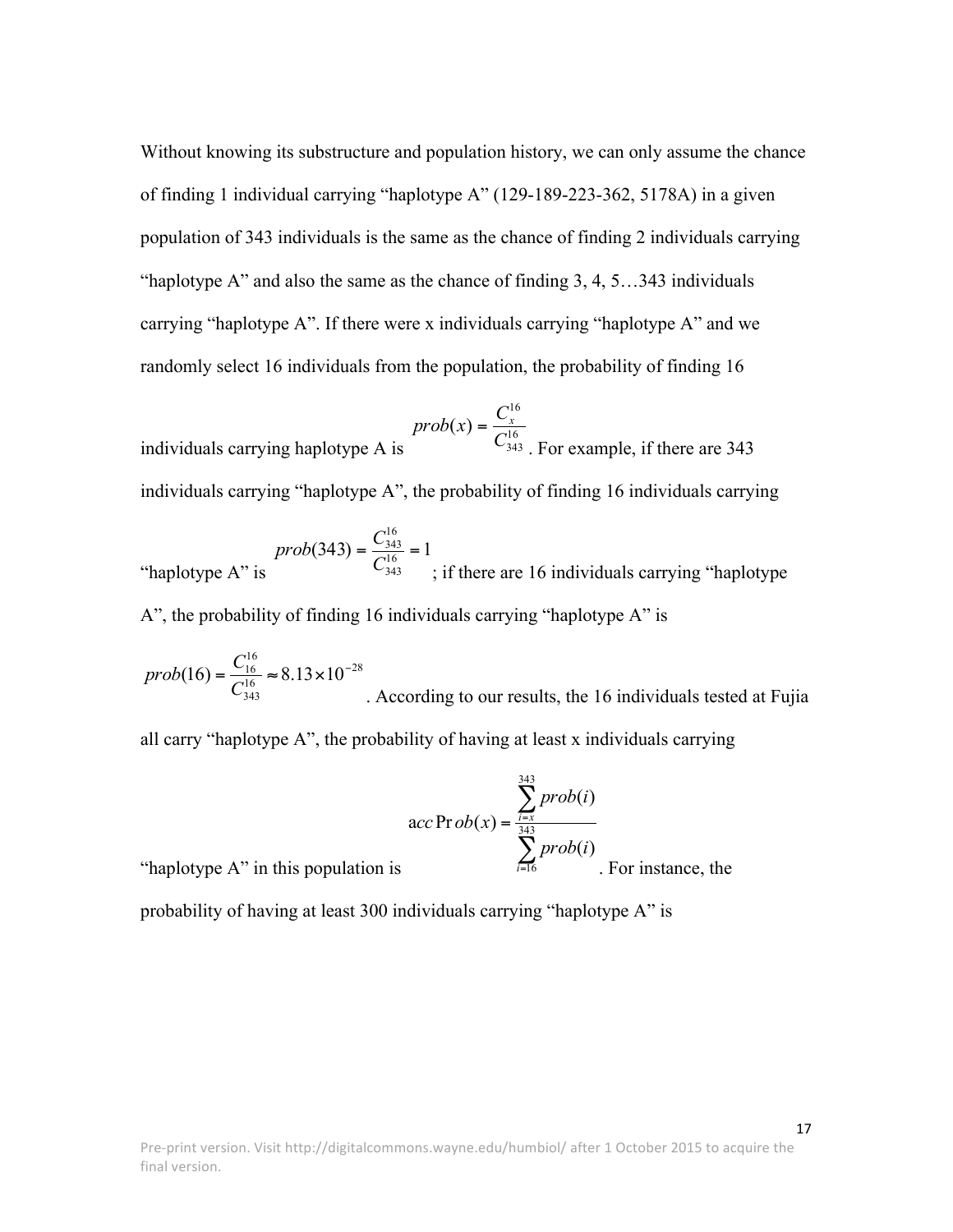$$
\text{acc Pr ob}(300) = \frac{\sum_{i=300}^{343} prob(i)}{\sum_{i=16}^{343} prob(i)}
$$
  
= 
$$
\frac{prob(300) + prob(301) + prob(302) + ... + prob(343)}{prob(16) + prob(17) + prob(18) + ... + prob(343)} \approx 0.908
$$

the probability of 200 individuals not carrying "haplotype A" is

$$
1 - acc \operatorname{Prob}(200) = 1 - \frac{\sum_{i=200}^{343} prob(i)}{\sum_{i=16}^{343} prob(i)} = \frac{\sum_{i=16}^{343} prob(i) - \sum_{i=200}^{343} prob(i)}{\sum_{i=16}^{343} prob(i)} = \frac{\sum_{i=16}^{399} prob(i)}{\sum_{i=16}^{343} prob(i)} = \frac{prob(16) + prob(17) + prob(18) + ... + prob(199)}{prob(16) + prob(17) + prob(18) + ... + prob(343)} = 0.00007
$$

In other words, if we randomly select 16 individuals from this population and all 16 individuals carry "haplotype A", it is very likely at least 200 individuals in the population carry "haplotype A"; there is a 90% chance that there are more than 300 individuals carrying "haplotype A" in the population.

If samples included in this study are somewhat representative of the whole Fujia population, we will find that the bond of marriage seems to be de-emphasized compared to the bonds of descent at death at Fujia. Whether Fujia was a matrilineal community with married-in males largely depends on whether the husband lived with and made contributions to the wife's descent group or his own descent group. Unfortunately, we do not have information on their daily lives and we can only judge from what was emphasized in the burial arrangement. If we assume exogamy, the husbands of a matrilineal community would have come from other communities, hence are expected to have diverse paternal and maternal origins. However, only one mtDNA sequence was

18

.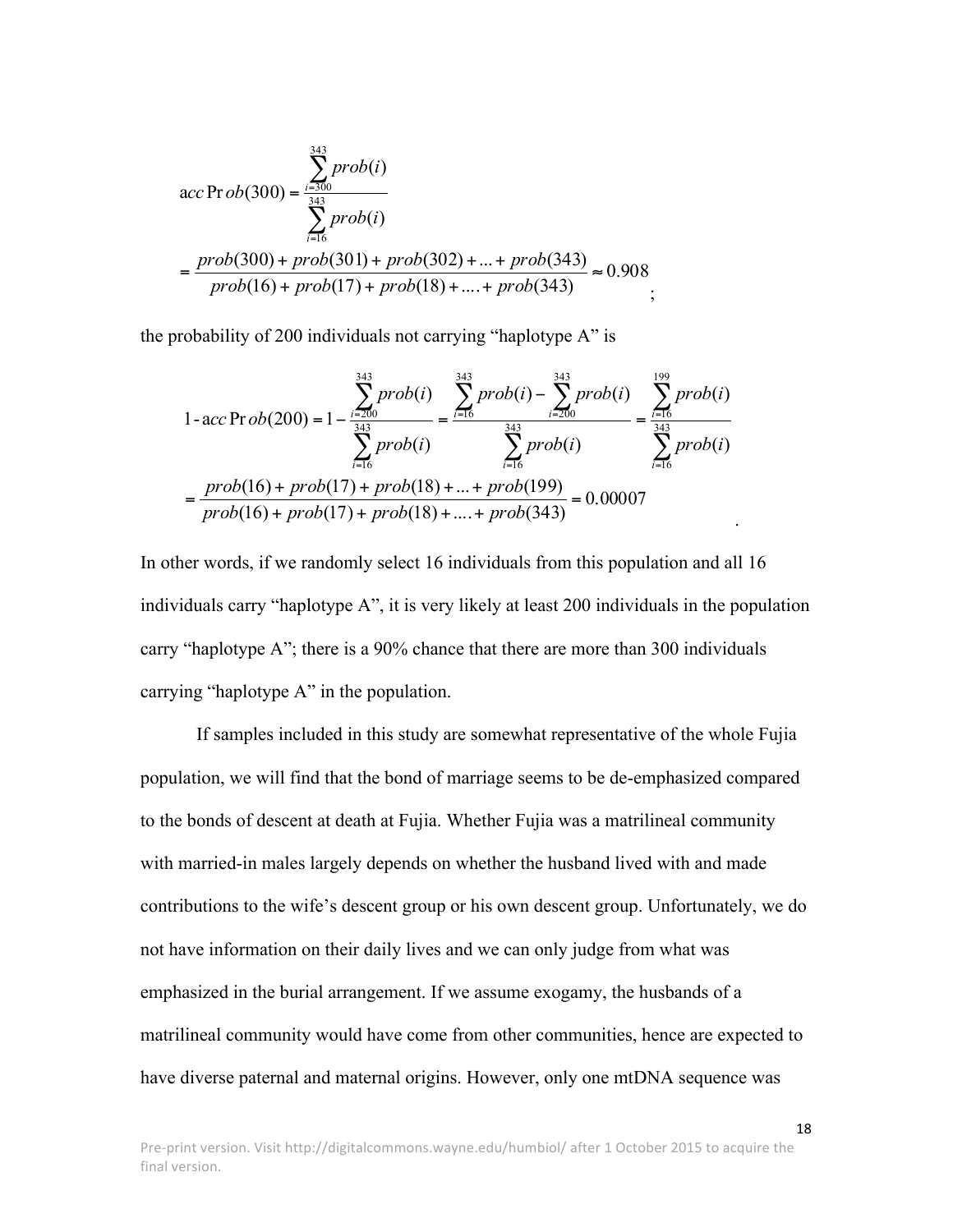found in the samples we analyzed, indicating close maternal relatedness. It is possible that the hypothesized exogamous husbands with different mtDNA signatures were buried in other cemeteries that belonged to other maternal lineages. It seems likely that husbands were not incorporated into their wives' descent groups at the time of burial; the bond of marriage was de-emphasized compared to the bonds of descent. However, there are possibilities that some or all the tested individuals were not married, hence undermining testing post-marital residence pattern.

The de-emphasis of the bond of marriage at Fujia, at least expressed in mortuary ritual, is not unique in Neolithic China. Craniometric analysis at the Shijia site, Yangshao Neolithic Culture (ca. 5000-3000 B.C), also suggest close relatedness of individuals in the same burial (Gao and Lee 1993). It is very likely that only relatives from the same descent group were included in the same burial, and affinal links were de-emphasized in the Shijia community.

Contrary to Briffault and Malinowski (1956)'s claim for the centrality and universality of the 'individual family', it is likely that blood ties (i.e., brothers and sisters) were considered more important than affinal links (i.e., husband and wife) in this Dawenkou community. Individual family classifications were previously thought to be important to aid in provisioning young children and pregnant or breastfeeding mothers. However, recent research suggests that hunt yields by males were usually shared among the community, leaving the hunter and his family the minimum share (O'Connell et al. 2002). In other words, the presence of male hunting, either by brothers or husbands would benefit the group in general, not a nuclear family per se. It is not mandatory to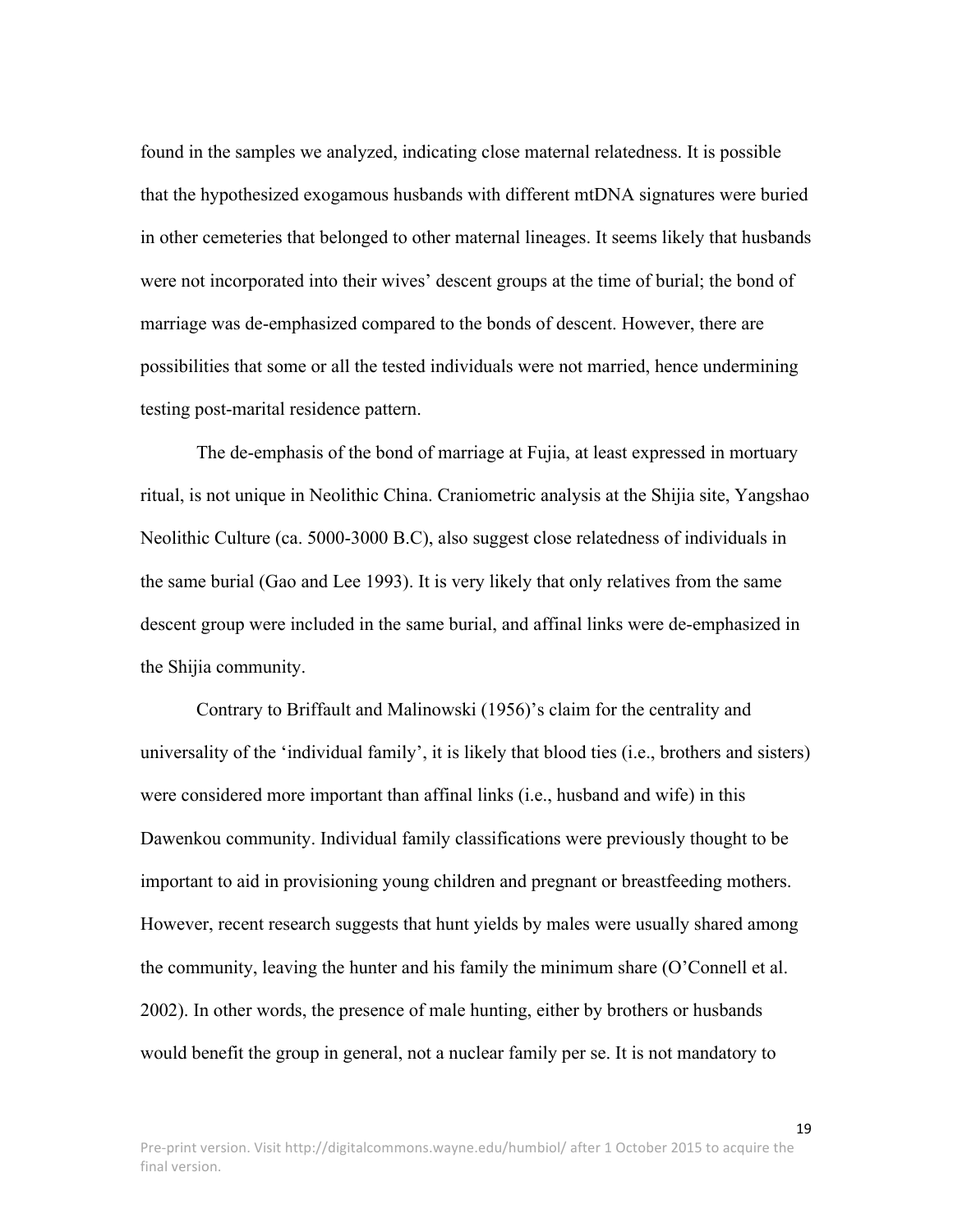have nuclear family relationships to ensure the wellbeing of the mother and infant. Ethnographic examples of matrilineal societies also support this hypothesis, such as the Nayar from India (Gough 1959, 1965), the Mosuo people from southwestern China (Hua 2001), and Australian aborigines (Malinowski 1913). In these societies the husbands are not incorporated into their wives' descent groups and they work for their own descent groups instead. It is the responsibility of the brothers to take care of the women and their children. Schneider (1961) actually argued that a strong bond of solidarity between husband and wife is not compatible with the maintenance of a matrilineal descent groups.

Multiple hypotheses have been proposed for the practice of matrilineal or matrilocal organization. Korotayev (2003) argues that low internal warfare frequency and high female contribution to subsistence favor matrilocal residence. Opie and Power (2008) argue that the role of grandmothers as foragers for, and caregivers to, their daughters' children were critical to the emergence of hunter-gatherer social adaptations; hence, the earliest human groups were matrilineal. Matrilineal societies found in ethnographic surveys tend to be horticultural instead of pastoral or mixed agricultural food producing economies (Aberle 1961). Holden and Mace (2003) also suggest that matrilineal descent is often associated with swidden cultivation, because women typically do much of the productive work in the fields. Whether Dawenkou agricultural subsistence was related to the matrilineal organization at Fujia site is unknown. Based on stable carbon isotope analysis, subsistence at Fujia was millet-based agriculture (Dong 2013). Faunal analyses of other Dawenkou sites suggest that the pig and deer were the dominant animal resources (Zhou 2000; Yuan and Chen 2001).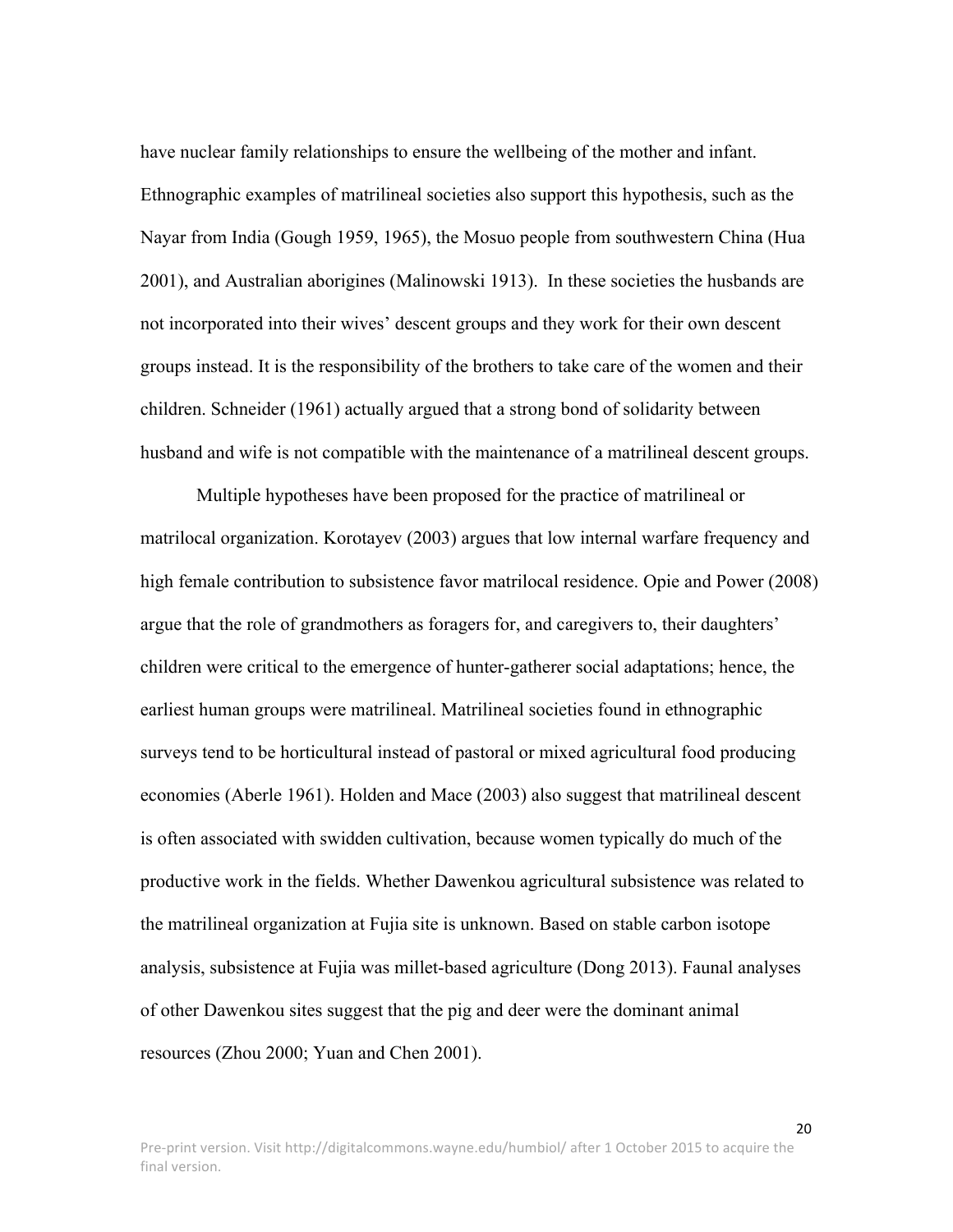As noted above, evidence for social rank in Dawenkou sites comes largely from cemeteries. Interestingly, we can see significant variations in social stratification within late Dawenkou cemeteries: some communities had clearer signs of initial stratification (e.g., Xixiahou site, SAT IA CASS 1964, 1986; Lingyanghe site, Wang 1987), and others were more egalitarian (e.g., Wucun site, less than two miles away from Fujia, SPICRA and Guangrao Museum 1989). It is also possible that social organization, including kinship and marriage patterns were diverse among Dawenkou communities. Fujia is dated to late Dawenkou, during the end of the assumed transition period from matrilineal clans to patrilineal monogamous families. If this transition did occur, it did not occur simultaneously across all Dawenkou sites. Additional archaeological research on social organization is needed to find out how Dawenkou and later communities were organized, and how the transition occurred. For example strontium isotope analysis could help determine whether individuals were buried in the area where they were born and raised, or if they came from a different region (Bentley et al. 2012; Price et al. 2010; Wright 2012).

Another point worth noting is that despite the different body orientations at Fujia site, individuals oriented towards northeast or southeast all had the same mtDNA haplotype. Therefore, they probably all belong to the same maternal lineage. However, we cannot rule out the possibility that two lineages had split quite recently, and had not yet accumulated any genetic differences. The body orientation did not seem to correlate with sex, grave type, or number of grave goods, but do correlate with oxygen isotope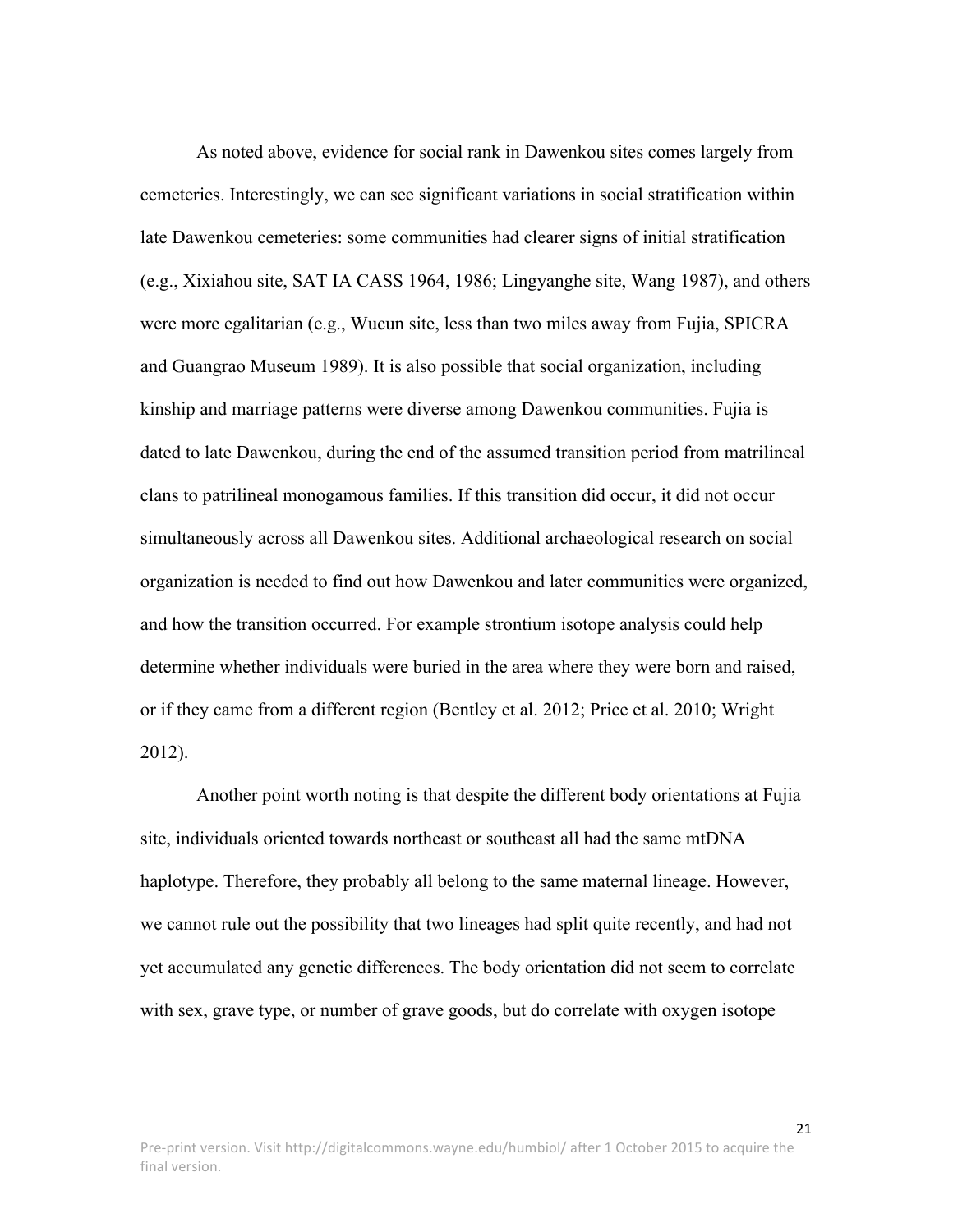values (Dong 2013). It is possible that those two groups of people with different orientations at Fujia site had access to two different drinking resources.

In conclusion, contrary to the previous assumption that the social organization was patrilineal/ patrilocal by late Dawenkou (5000–4600 BP), our ancient DNA analysis results suggest that matrilineal links were quite important at Fujia, and the community was very likely a matrilineal one. In addition, it seems husbands were not incorporated in to their wives' descent group but stayed with their own matrilineal descent groups instead. This research further demonstrates ancient DNA analysis as an effective tool in ancient kinship studies, and it is especially useful for prehistoric societies without written record. With a specific focus on China, ancient DNA analysis in the future can shed additional light on how ancient societies were organized and how that organization may have gradually transformed in prehistoric societies.

#### **Acknowledgments**

This research was aided by a Fellowship for East and Southeast Asian Archaeology and Early History from the American Council of Learned Societies, with funding from the Henry Luce Foundation (Dong). We are grateful for Chengmin WEI and Shougong WANG, Shandong Provincial Institute of Cultural Relics and Archaeology, who helped in sample retrieving. We would also thank Stanley H. Ambrose, Anne P. Underhill, F. K. L. Chit Hlaing, and anonymous reviewers for their insightful comments on the earlier drafts of the manuscript. The authors declare no conflict of interest.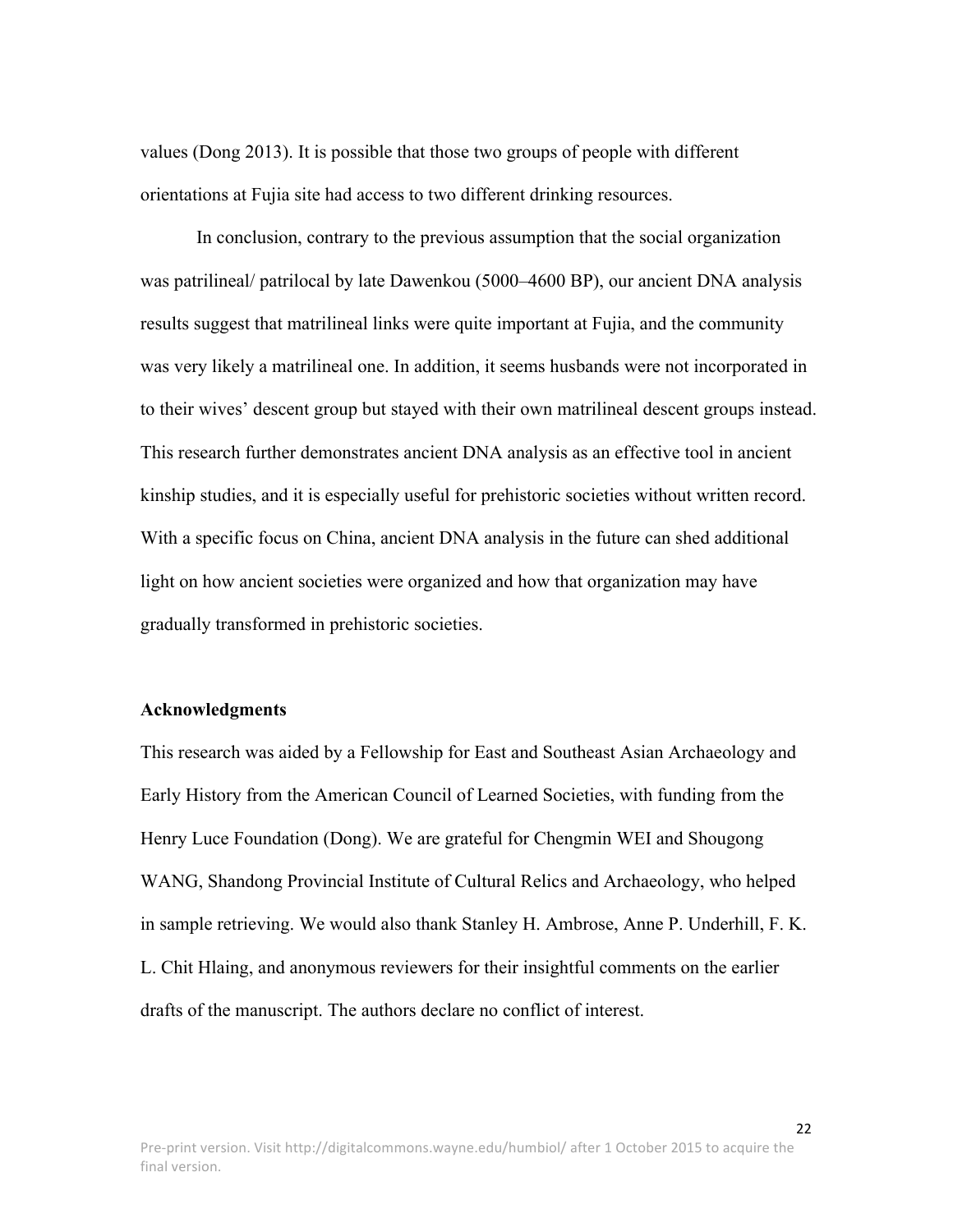*Received 2 November 2013; revision accepted for publication 20 July 2015.*

#### **Literature Cited**

- Aberle, D. F. 1961. Matrilineal descent in cross-cultural comparison. In *Matrilineal Kinship,* D. M. Schneider and K. Gough, eds. Berkeley, CA: University of California Press, 655–730.
- Allen, N. J., H. Callan, R. Dunbar, et al., eds. 2008. *Early Human Kinship: From Sex to Social Reproduction*. Malden, MA: Blackwell Publishing.
- Ancient DNA Laboratory, Jilin University (ADLJU). 2001. Hebei Yuanyang xian Jiangjialiang yizhi xinshiqi shidai rengu DNA de yanjiu. *Kaogu* 7: 74-81(in Chinese).
- Baca, M., K. Doan, M. Sobczyk, et al. 2012. Ancient DNA reveals kinship burial patterns of a pre-Columbian Andean community. *BMC Genet.* 13: 30.
- Bentley, R. A., P. Bickle, L. Fibiger, et al. 2012. Community differentiation and kinship among Europe's first farmers. *Proc. Natl. Acad. Sci. U.S.A.* 109: 9326-30.
- Bentley, R. A., M. Pietrusewsky, M. T. Douglas, et al. 2005. Matrilocality during the prehistoric transition to agriculture in Thailand? *Antiquity* 79: 865–881.
- Briffault, R. and B. Malinowski. 1956. *Marriage, Past and Present: A Debate between Robert Briffault and Bronislaw Malinowski*. Boston, MA: Porter Sargent.
- Butler, J. M. 2012. *Advanced Topics in Forensic DNA Typing: Methodology*. San Diego, CA: Elsevier Academic Press.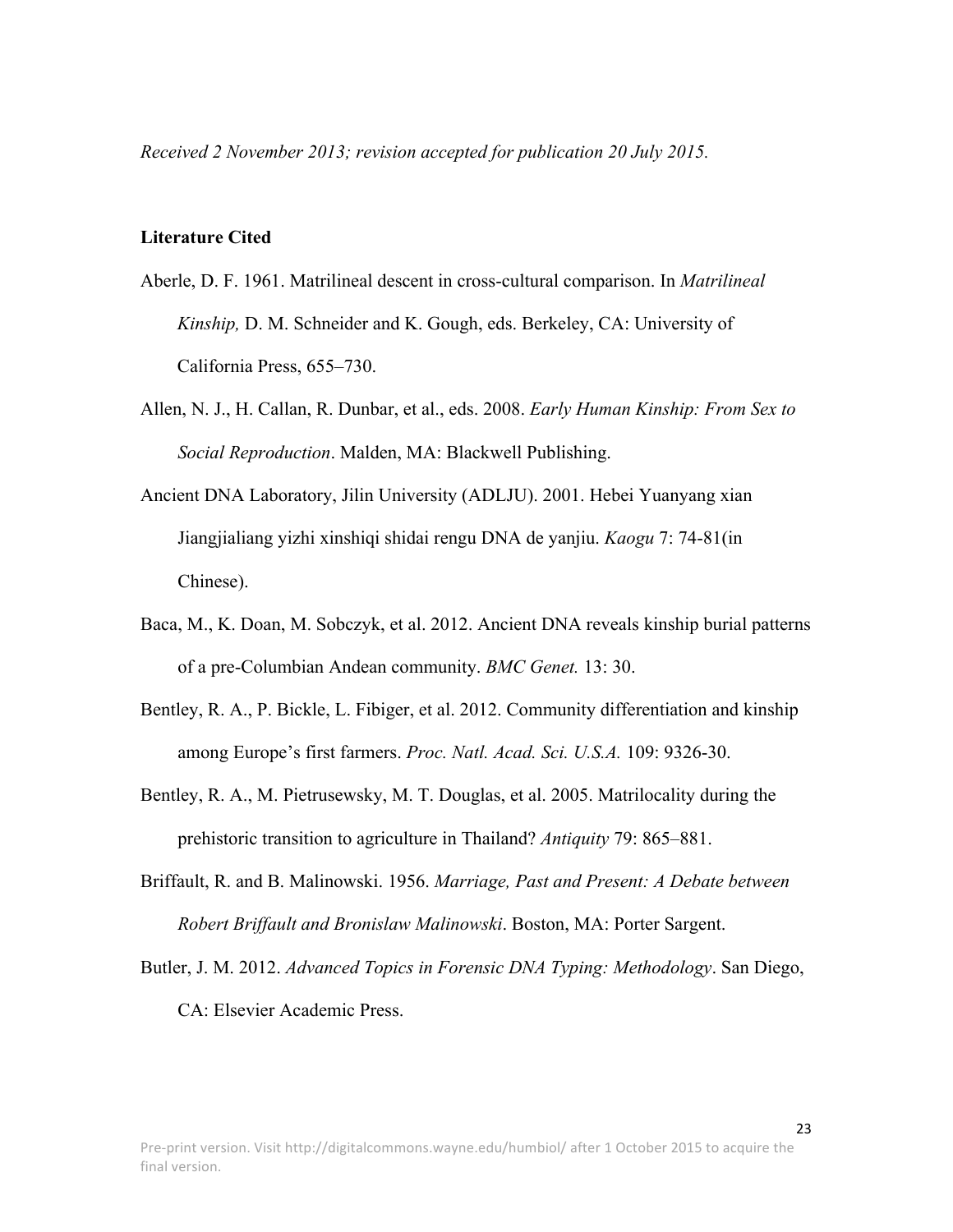- Carsten, J. 2000. *Cultures of Relatedness: New Approaches to the Study of Kinship*. Cambridge, UK: Cambridge University Press.
- Chang, K.-C., 2005. The rise of kings and the formation of city-states. In *The Formation of Chinese Civilization: An Archaeological Perspective*, S. Allen ed. New Haven, CT: Yale University and New World Press, 128–139.
- Chen, T. 1990. Zhongguo xinshiqi muzang chengnian rengu xing bi yichang de wenti. *Kaogu Xuebao* 4: 511-522 (in Chinese).
- Consortium, T. Y. C. 2002. A nomenclature system for the tree of human Ychromosomal binary haplogroups. *Genome Res.* 12: 339–48.
- Cooper, A. and H. N. Poinar. 2000. Ancient DNA: Do it right or not at all. *Sci.* 289: 1139.
- Costin, C. L. and M. B. Hagstrum. 1995. Standardization, labor investment, skill, and the organization of ceramic production in late Prehispanic Highland Peru. *Am. Antiq.* 60: 619.
- Cui, Y., C. Li, S. Gao, et al. 2010. Early Eurasian migration traces in the Tarim Basin revealed by mtDNA polymorphisms. *Am. J. Phys. Anthropol.* 142: 558–64.
- Cui, Y., H. Li, C. Ning, et al. 2013. Y Chromosome analysis of prehistoric human populations in the West Liao River Valley, Northeast *China. BMC Evolutionary Biology* 13(1): 216.
- Cui, Y., J. Lindo, C. E. Hughes, et al. 2013. Ancient DNA analysis of mid-holocene individuals from the Northwest Coast of North America reveals different evolutionary paths for mitogenomes. *PloS one* 8(7): e66948.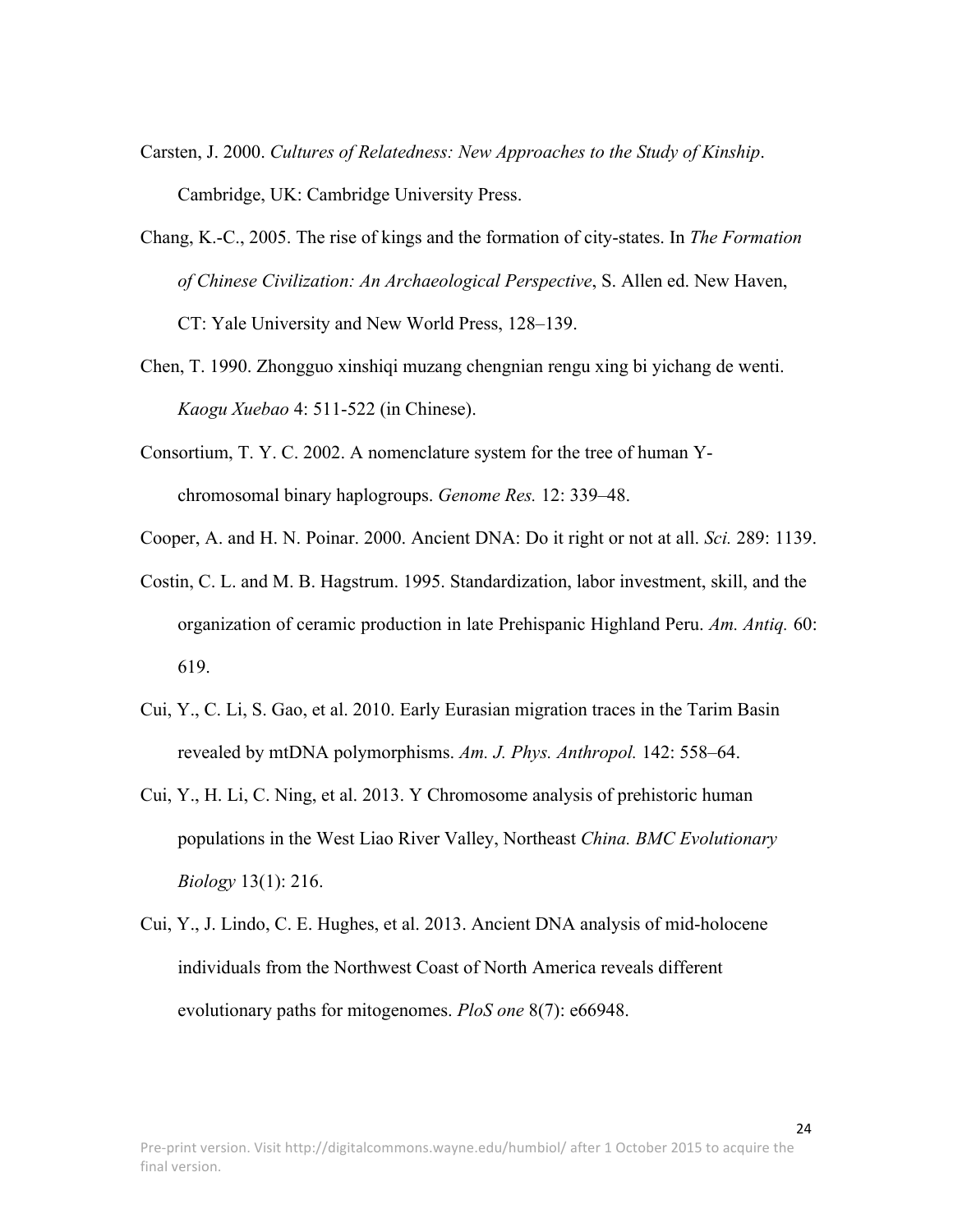- Derenko, M., B. Malyarchuk, G. Denisova, et al. 2007. Y-chromosome haplogroup N dispersals from south Siberia to Europe. *J. Hum. Genet.* 52: 763–70.
- Divale, W. T., 1977. Living floor area and marital residence: a replication. *Cross-Cultural Research* 12: 109–115.
- Dong, Y. 2013. *Eating Identity: Food, Gender, and Social Organization in Late Neolithic Northern China*. PhD Thesis. University of Illinois at Urbana-Champaign.
- Ember, M. 1973. An archaeological indicator of matrilocal versus patrilocal residence. *Am. Antiq.* 38, 177–182.
- Engels, F. 1884. The Origin of the Family, Private Property and the State. In *Marx/Engels Collected Works*, E. B. Leacock, ed. London: Lawrence and Wishar, 449–583.
- von Falkenhausen, L. 2006. *Chinese Society in the Age of Confucius (1000-250 BC): The Archaeological Evidence*. Los Angeles, CA: Cotsen Institute of Archaeology Press.
- Fu, Y., H. Zhao, Y. Cui, et al. 2007. Molecular genetic analysis of Wanggu remains, Inner Mongolia, China. *Am. J. Phys. Anthropol.* 132: 285–291.
- Fu, Q., M.Meyer, X. Gao, et al. 2013. DNA analysis of an early modern human from Tianyuan Cave, China. *Proc. Natl. Acad. Sci. U.S.A.* 110(6): 2223–7.
- Gamble, C. 2008. Kinship and material culture: Archaeological implications of the human global diaspora. In *Early Human Kinship: From Sex to Social Reproduction*, N. J. Allen, H. Callan, R. Dunbar, et al., eds. Malden, MA: Blackwell Publishing, 27–40.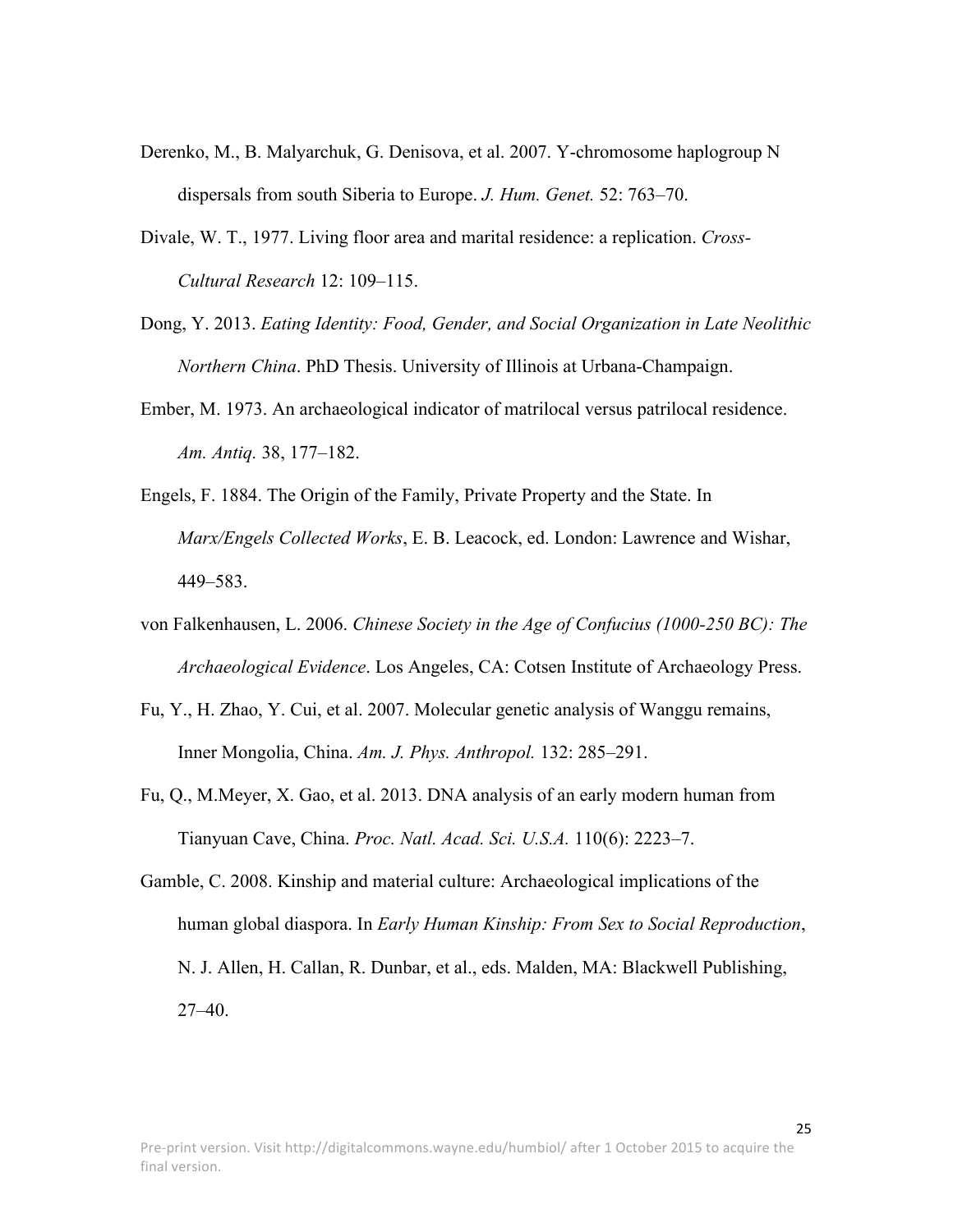- Gao, Q. and Y. K. Lee. 1993. A biological perspective on Yangshao kinship. *J. Anthropol. Archaeol.* 12: 266–298.
- Gao, S.-Z., Y.-D. Yang, Y. Xu, et al. 2007. Tracing the genetic history of the Chinese people: mitochondrial DNA analysis of a Neolithic population from the Lajia site. *Am. J. Phys. Anthropol.* 133: 1128–36.
- Gough, E. K. 1959. The Nayars and the definition of marriage. *J. R. Anthropol. Inst.* 89: 23–34.
- Gough, E. K. 1965. A note on Nayar marriage. *Man* 65: 8–11.
- Gunnarsdóttir, E. D., M. R. Nandineni, M. Li, et al. 2011. Larger mitochondrial DNA than Y-chromosome differences between matrilocal and patrilocal groups from Sumatra. *Nat. Commun.* 2: 228.
- Haak, W., G. Brandt, H. N. de Jong, et al. 2008. Ancient DNA, Strontium isotopes, and osteological analyses shed light on social and kinship organization of the Later Stone Age. *Proc. Natl. Acad. Sci. U.S.A.* 105: 18226–31.

Han, J. 1994. Dawenkou mudi fenxi. *Zhongyuan Wenwu* 2: 48-61 (in Chinese).

Han, K. and X. Chang. 1989. Kaogu mudi chutu renleixue cailiao de guancha yu yanjiu. *Haidai Kaogu* 1: 390–403 (in Chinese).

Haviland, W. A. 1996. *Cultural Anthropology*. Orlando, FL: Harcourt Brace & Company.

- He, D. 1994. Lun Dawenkou wenhua de hezangmu. *Huaxia Kaogu* 3: 49–60 (in Chinese).
- Holden, C. J. and R. Mace. 2003. Spread of cattle led to the loss of matrilineal descent in Africa: a coevolutionary analysis. *Proc. Biol. Sci.* 270: 2425–33.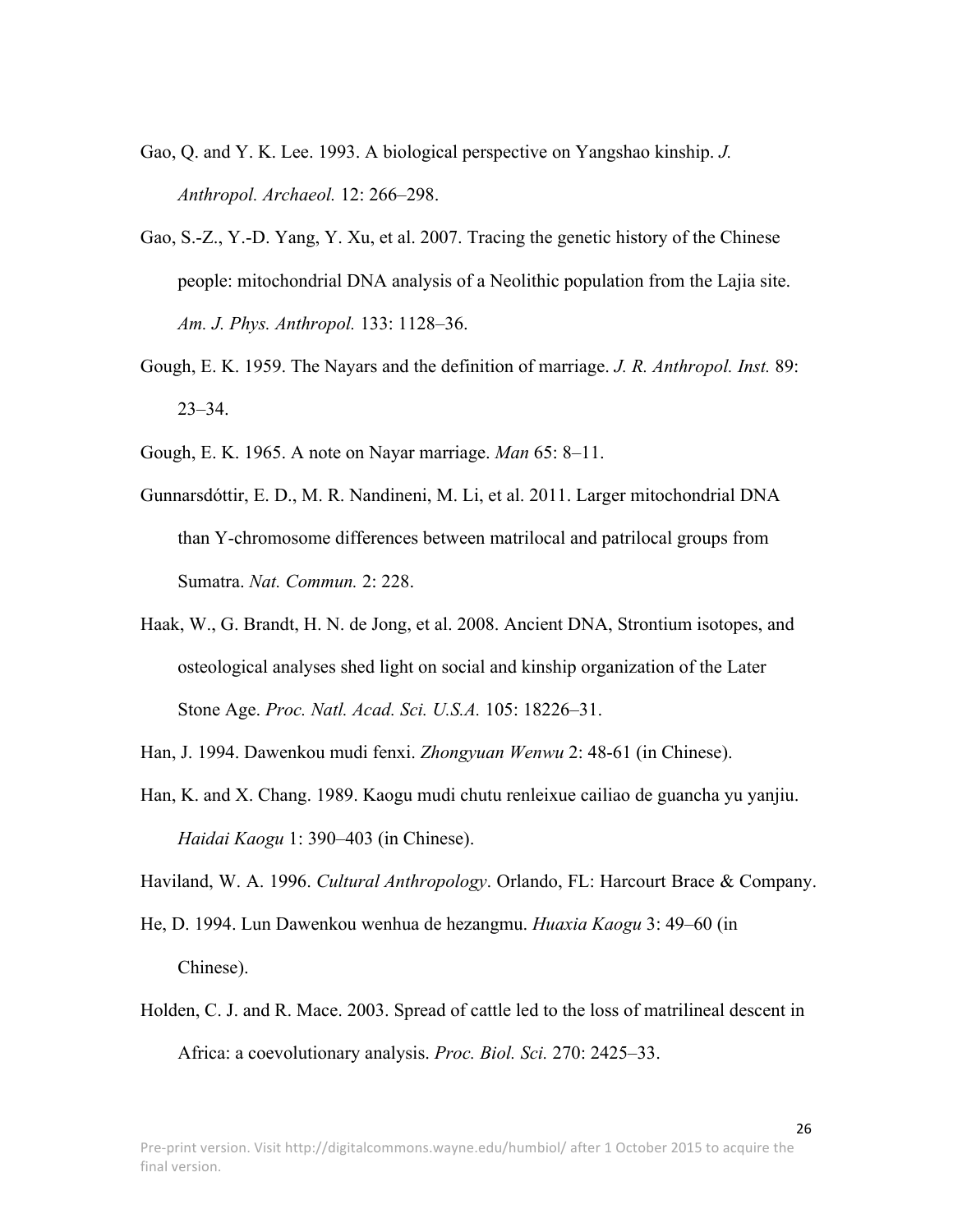- Hua, C., 2001. *A Society without Fathers or Husbands: The Na of China*. New York, NY: Zone Books.
- Institute of Archaeology, Chinese Academy of Social Science (IA CASS). 2001. *Mengcheng Yuchisi: Wanbei Xinshiqi Shidai Juluo Yicun de Fajue yu Yanjiu*. Beijing, China: Science Press (in Chinese).
- Jiao, T., 2001. Gender studies in Chinese Neolithic archaeology. In *Gender and the Archaeology of Death*, B. Arnold and N. L. Wicker, eds. Walnut Creek, CA: Altamira Press, 51–62.
- Jin, G. 2008. Shandong xianqin kaogu yizhi zhiguiti fenxi yu yanjiu (1997~2003). In *Haidai Diqu Zaoqi Nongye he Renleixue Yanjiu,* F. Luan and K. Miyamoto eds. Beijing, China: Science Press, 20–40 (in Chinese).
- Kaestle, F. A. and K. A. Horsburgh. 2002. Ancient DNA in anthropology: methods, applications, and ethics. *Am. J. Phys. Anthropol.* 119: 92–130.
- Karafet, T., L. Xu, R. Du, et al. 2001. Paternal population history of East Asia: sources, patterns, and microevolutionary processes. *Am. J. Hum. Genet.* 69: 615–28.
- Karafet, T. M., F. L. Mendez, M. B. Meilerman, et al. 2008. New binary polymorphisms reshape and increase resolution of the human Y chromosomal haplogroup tree. *Genome Res.* 18: 830–8.
- Ke, Y., B. Su, J. Xiao, et al. 2001. Y-chromosome haplotype distribution in Han Chinese populations and modern human origin in East Asians. *Sci. China C Life Sci.* 44: 225–32.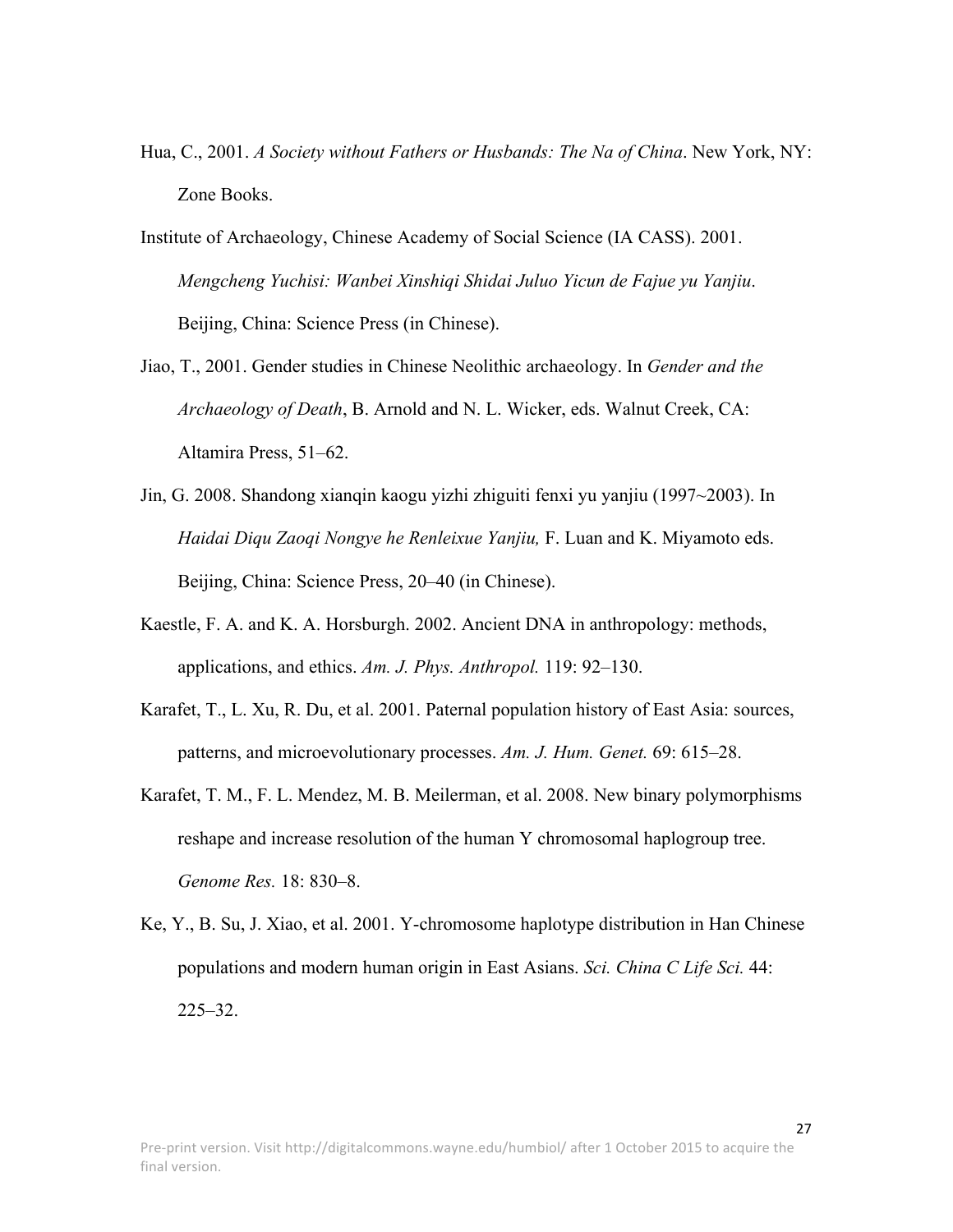- Keightley, D. N. 1999. At the beginning: the status of women in Neolithic and Shang China. *Nan Nv* 1:1–63.
- Kemp, B. M., R. S. Malhi, J. McDonough, et al. 2007. Genetic analysis of early holocene skeletal remains from Alaska and its implications for the settlement of the Americas. *Am. J. Phys. Anthropol.* 132(4): 605–21.
- Keyser-Tracqui, C., E. Crubézy, and B. Ludes. 2003. Nuclear and mitochondrial DNA analysis of a 2,000-year-old necropolis in the Egyin Gol Valley of Mongolia. *Am. J. Hum. Genet.* 73: 247–60.
- Kivisild, T., H.-V. Tolk, J. Parik, et al. 2002. The emerging limbs and twigs of the East Asian mtDNA tree. *Mol. Biol. Evol.* 19: 1737–1751.
- Kolb, M. J. and J. E. Snead. 1997. It's a small world after all: comparative analyses of community organization in archaeology. *Am. Antiq.* 62: 609–628.
- Korotayev, A. 2003. Form of marriage, sexual division of labor, and postmarital residence in cross-cultural perspective: a reconsideration. *J. Anthropol. Res.* 59: 69– 89.
- Kumar, V., B. T. Langstieh, K. V. Madhavi, et al. 2006. Global patterns in human mitochondrial DNA and Y-chromosome variation caused by spatial instability of the local cultural processes. *PLoS Genet.* 2: e53.
- Li, C., H. Li, Y. Cui, et al. 2010. Evidence that a West-East admixed population lived in the Tarim Basin as early as the early Bronze Age. *BMC Biol.* 8: 15.
- Li, H., Y. Huang, L. F. Mustavich, et al. 2007. Y chromosomes of prehistoric people along the Yangtze River. *Hum. Genet.* 122: 383–8.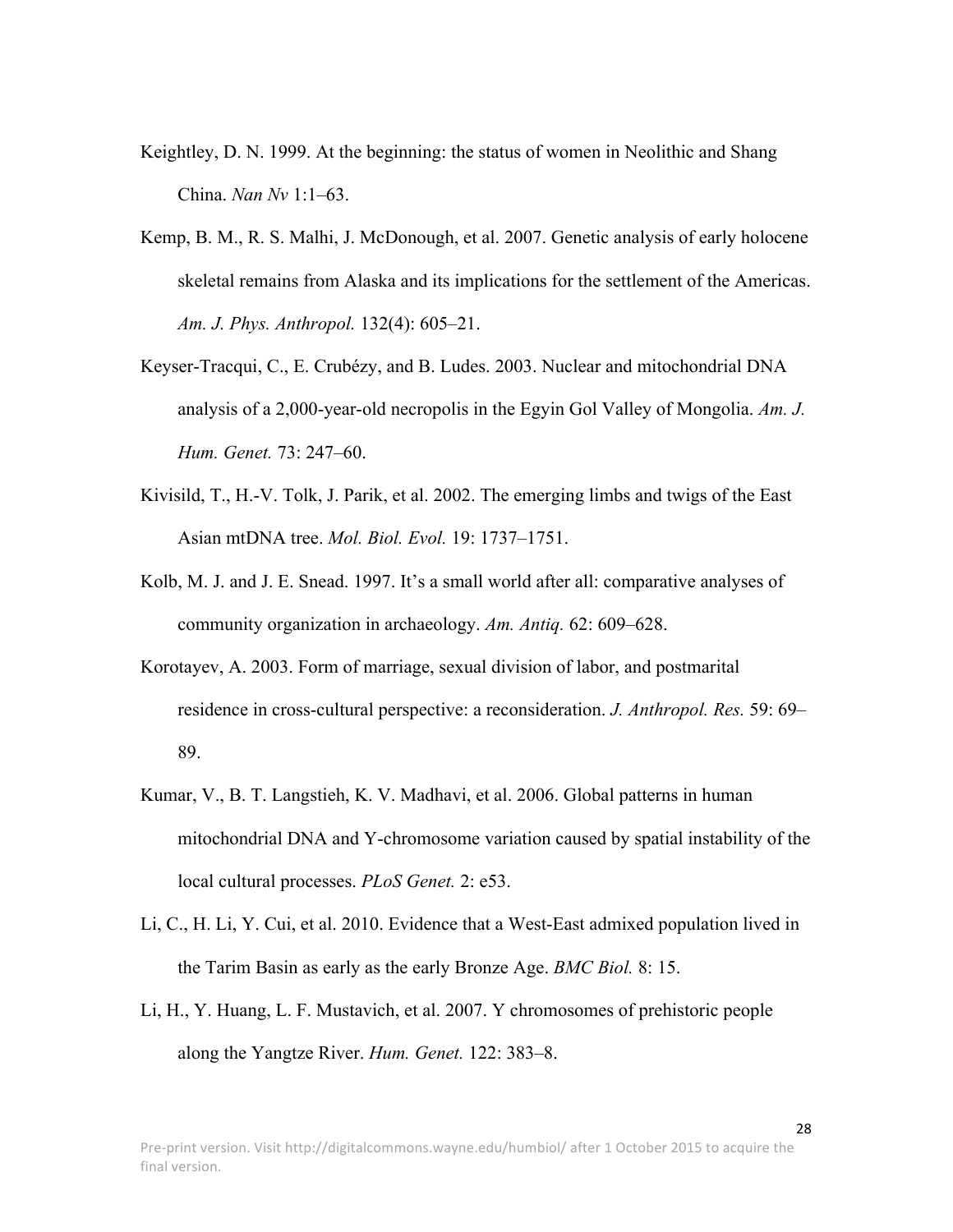- Li, H., X. Zhao, Y. Zhao, et al. 2011. Genetic characteristics and migration history of a bronze culture population in the West Liao-River valley revealed by ancient DNA. *J. Hum. Genet.* 56: 815–22.
- Lu, L. and W. Yan. 2005. Societies during the Three Dynasties. In *The Formation of Chinese Civilization: An Archaeological Perspective*, S. Allan, ed. New Haven, CT: Yale University and New World Press, 142–201.
- Luan, F. 1997. *Haidai Diqu Kaogu Yanjiu*. Jinan, China: Shandong University Press (in Chinese).
- Malinowski, B. 1913. *The Family among the Australian Aborigines*. New York, NY: Schoken.
- Morgan, L. H. 1871. *Systems of Consanguinity and Affinity of the Human Family*. Washington, D.C.: Smithsonian Institution.
- Murdock, G. P. 1967. *Ethnographic Atlas*. Pittsburgh, PA: University of Pittsburgh Press.
- O'Connell, J. F., K. Hawkes, K. D. Lupo, et al. 2002. Male strategies and Plio-Pleistocene archaeology. *J. Hum. Evol.* 43: 831–872.
- Oota, H., W. Settheetham-Ishida, D. Tiwawech, et al. 2001. Human mtDNA and Ychromosome variation is correlated with matrilocal versus patrilocal residence. *Nat. Genet.* 29: 20–21.
- Opie, K., C. Power, 2008. Grandmothering and female coalitions: a basis for matrilineal priority? In *Early Human Kinship: From Sex to Social Reproduction*, N. J. Allen, H. Callan, R. Dunbar, et al., eds. Malden, MA: Blackwell Publishing, 168–186.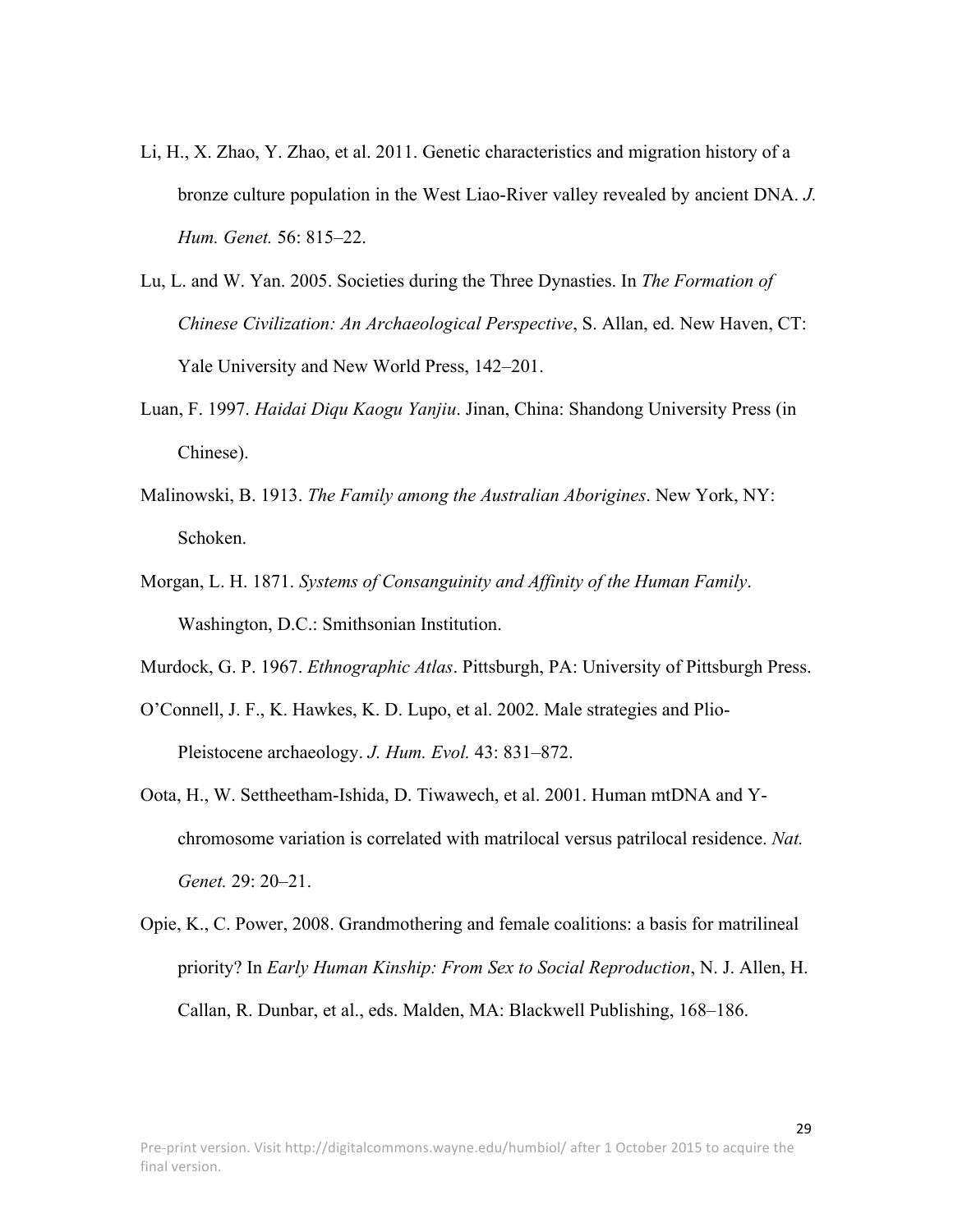- Pearson, R. 1981. Social complexity in Chinese coastal Neolithic sites. *Sci.* 213: 1078– 1086.
- Pearson, R. 1988. Chinese Neolithic burial patterns: problems of method and interpretation. *Early China* 13: 1–45.
- Peterson, C. E. and G. Shelach. 2012. Jiangzhai: Social and economic organization of a Middle Neolithic Chinese village. *J. Anthropol. Archaeol.* 31: 265–301.
- Price, T. D., J. H. Burton, R. J. Sharer, et al. 2010. Kings and commoners at Copan: Isotopic evidence for origins and movement in the Classic Maya period. *J. Anthropol. Archaeol.* 29: 15–32.
- Pääbo, S., H. Poinar, D. Serre, et al. 2004. Genetic analyses from ancient DNA. *Annu. Rev. Genet.* 38: 645–679.
- Schneider, D. M. 1961. Introduction: The distinctive features of matrilineal descent groups. In *Matrilineal Kinship*, D. M. Schneider and K. Gough, eds. Berkeley, CA: University of California Press, 1–29.
- Schneider, D. M. and K. Gough, eds. 1961. *Matrilineal Kinship*. Berkeley, CA: University of California Press.
- Shandong Archaeological Team, Institute of Archaeology, Chinese Academy of Social Science (SAT IA CASS). 1964. Shandong Qufu Xixiahou yizhi diyici fajue baogao. *Kaogu Xuebao* 2: 57–105 (in Chinese).
- Shandong Archaeological Team, Institute of Archaeology, Chinese Academy of Social Science (SAT IA CASS). 1986. Xixiahou yizhi dierci fajue baogao. *Kaogu Xuebao* 3: 307–338 (in Chinese).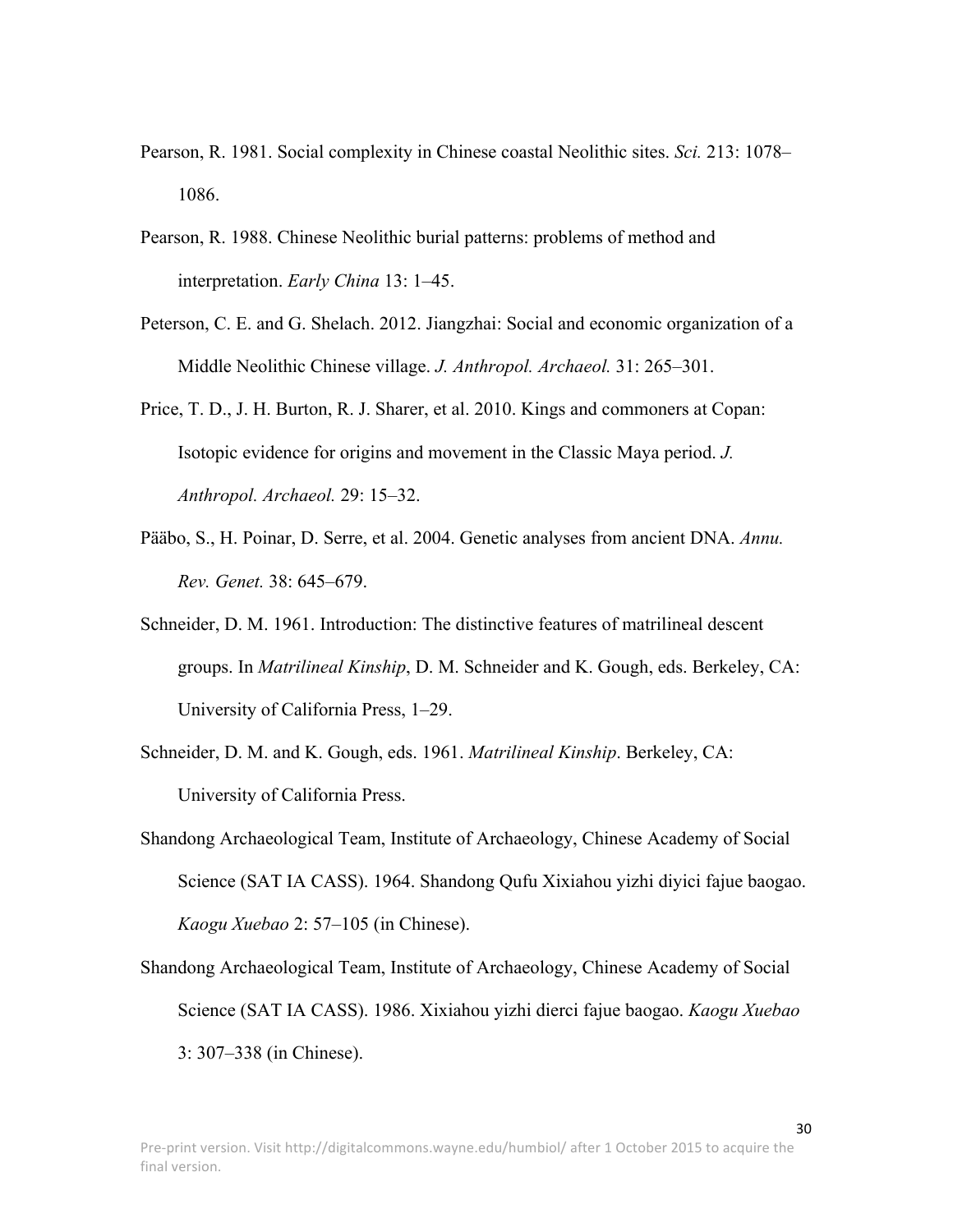Shandong Provincial Institute of Cultural Relics and Archaeology (SPICRA). 2005. *Shandong 20 Shiji de Kaogu Faxian he Yanjiu*. Beijing, China: Science Press (in Chinese).

Shandong Provincial Institute of Cultural Relics and Archaeology (SPICRA) and Dongying Museum. 2002. Shandong Guangrao Xian Fujia yizhi de fajue. *Kaogu* 9: 36–44 (in Chinese).

Shandong Provincial Institute of Cultural Relics and Archaeology (SPICRA) and Guangrao Museum. 1989. Guangrao Xian Wucun yizhi fajue baogao. *Haidai Kaogu* 1: 61–123 (in Chinese).

Shandong Provincial Institute of Cultural Relics and Archaeology and Zaozhuang Municipal Bureau of Culture (SPICRA and ZMBC). 1996. *Zaozhuang Jianxin: Xinshiqi Shidai Yizhi Fajue Baogao*. Beijing, China: Science Press (in Chinese).

- Shelach, G. 2004. Marxist and Post-Marxist paradigms for the Neolithic. In *Gender and Chinese Archaeology*, K. Linduff, and Y. Sun, eds. Walnut Creek, CA: AltaMira Press, 11–27.
- Shinoda, K., N. Adachi, S. Guillen, et al. 2006. Mitochondrial DNA analysis of ancient Peruvian highlanders. *Am. J. Phys. Anthropol.* 131: 98–107.
- Stojanowski, C. M. and M. A. Schillaci. 2006. Phenotypic approaches for understanding patterns of intracemetery biological variation. *Am. J. Phys. Anthropol.* 131: 49–88.
- Stone, A. C., G. R. Milner, S. Pääbo, and M. Stoneking. 1996. Sex determination of ancient human skeletons using DNA. *Am. J. Phys. Anthropol.* 99(2): 231–8.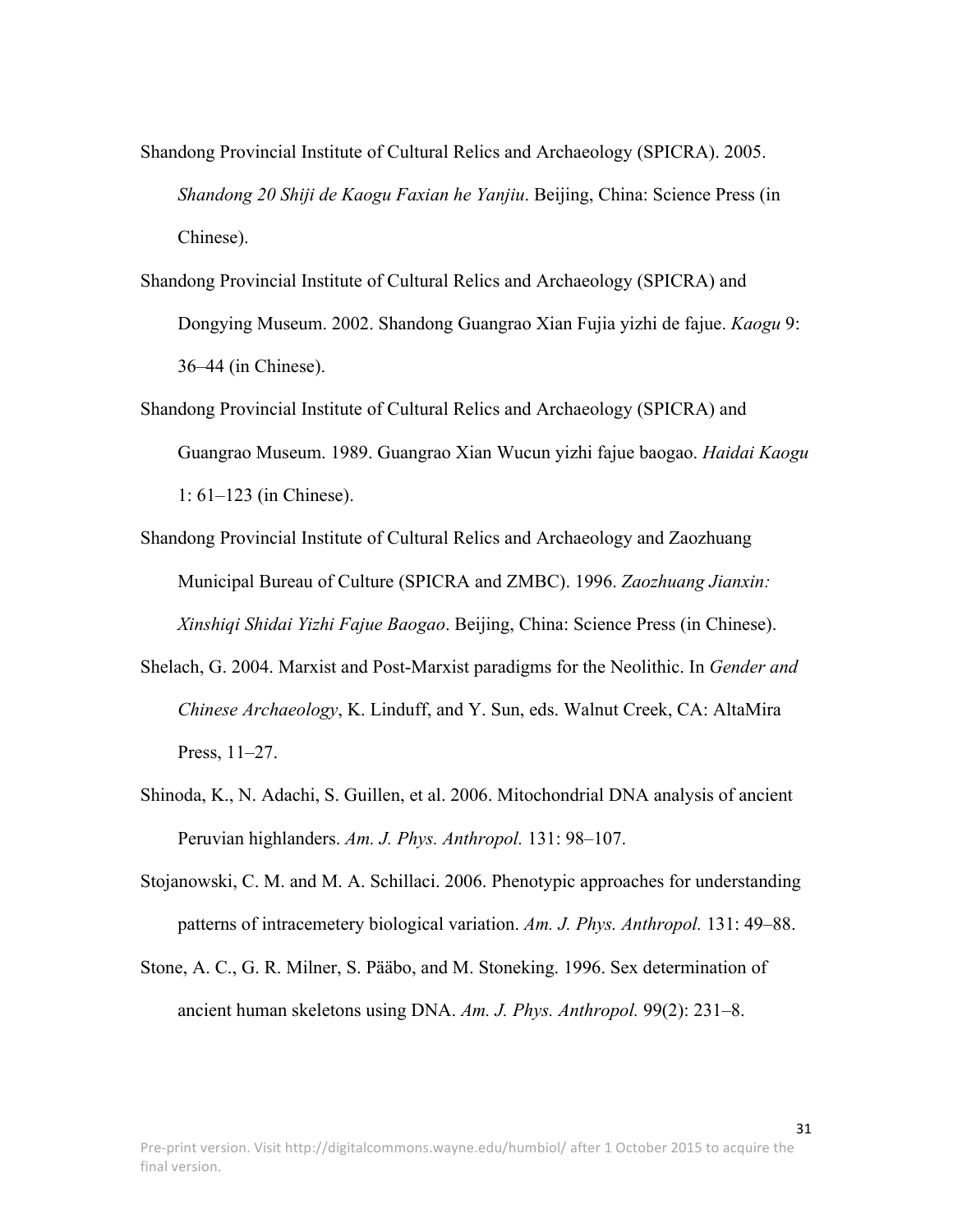- Underhill, A. P. 2000. An analysis of mortuary ritual at the Dawenkou site, Shandong, China. *J. East Asian Archaeol.* 2: 93–127.
- Underhill, A. P. 2002. *Craft Production and Social Change in Northern China*. New York, NY: Springer.
- Wang, R. 1982. Woguo Xinshiqi shidai de erci hezang jiqi shehui xingzhi. *Kaogu yu Wenwu* 3: 43–50 (in Chinese).
- Wang, S. 1987. Shandong Juxian Lingyanghe Dawenkou wenhua muzang fajue jianbao. *Shiqian Yanjiu* 3: 62–82 (in Chinese).
- Wen, B., H. Li, D. Lu, et al. 2004. Genetic evidence supports demic diffusion of Han culture. *Nat.* 431: 302–305.
- Winters, M., J. L. Barta, C. Monroe, et al. 2011. To clone or not to clone: method analysis for retrieving consensus sequences in ancient DNA samples. *PLoS ONE* 6: e21247.
- Wright, L. E. 2012. Immigration to Tikal, Guatemala: Evidence from stable strontium and oxygen isotopes. *J. Anthropol. Archaeol.* 31: 334–352.
- Wu, R. 1990. Dawenkou wenhua de muzang. *Kaogu Xuebao* 1: 1–18 (in Chinese).
- Xie, C., C. Li, Y. Cui, et al. 2007. Mitochondrial DNA analysis of ancient Sampula population in Xinjiang. *Prog. Nat. Sci.* 17: 927–933.
- Yao, Y.-G., Q.-P. Kong, H.-J. Bandelt, et al. 2002. Phylogeographic differentiation of mitochondrial DNA in Han Chinese. *Am. J. Hum. Genet.* 70: 635.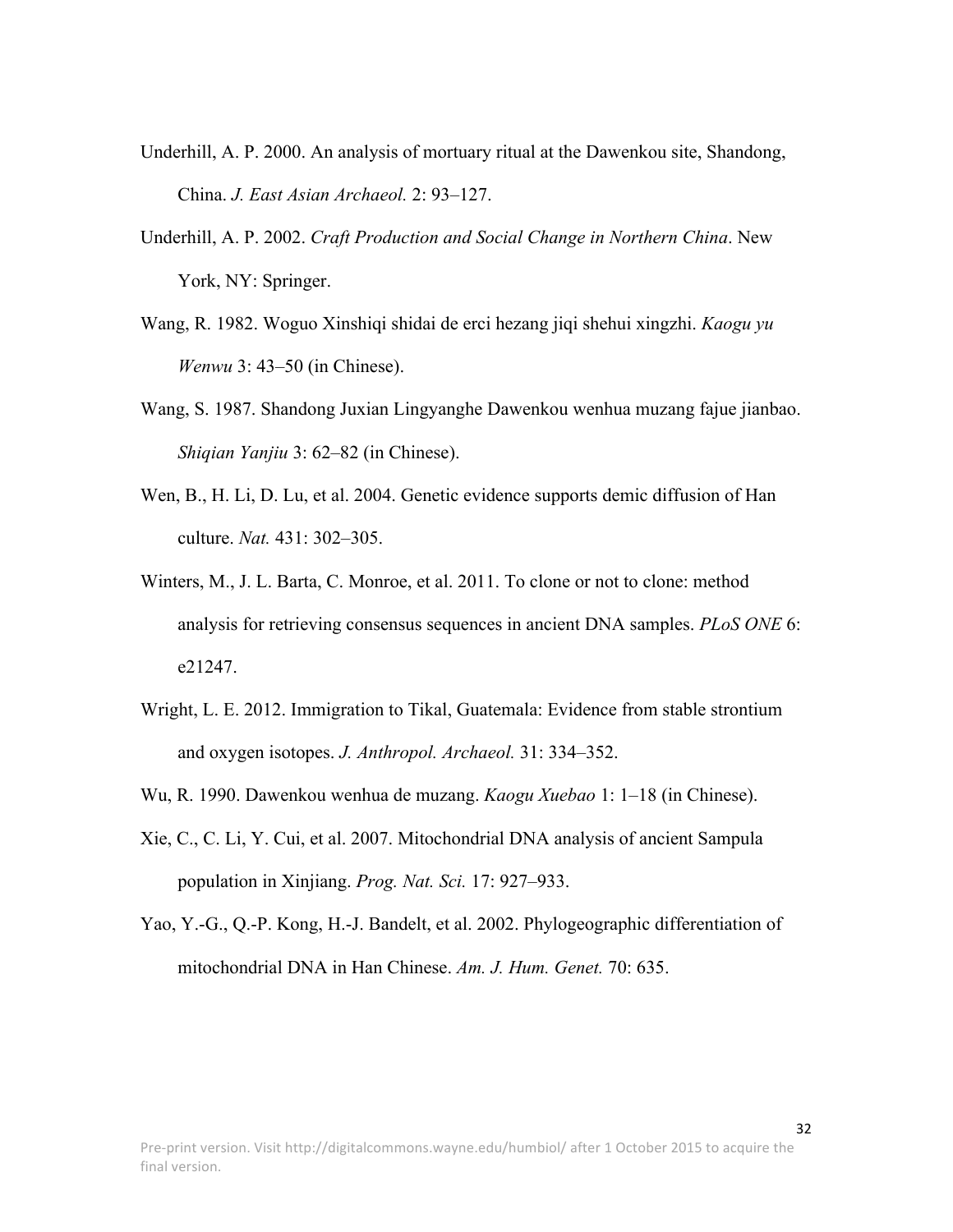- Yao, Y.-G., Q.-P. Kong, X.-Y. Man, et al. 2003. Reconstructing the evolutionary history of China: A caveat about inferences drawn from ancient DNA. *Mol. Biol. Evol.* 20: 214–219.
- Yuan, J. and L. Chen. 2001. Yuchisi yizhi dongwu guge yanjiu baogao. In *Mengcheng Yuchisi: Wanbei Xinshiqi Shidai Juluo Yicun de Fajue yu Yanjiu*, Institute of Archaeology, Chinese Academy of Social Science, ed. Beijing, China: Science Press, 424–441 (in Chinese).
- Zhang, F., Z. Xu, J. Tan, et al. 2010. Prehistorical East-West admixture of maternal lineages in a 2,500-year-old population in Xinjiang. *Am. J. Phys. Anthropol.* 142: 314–20.
- Zhang, H. 2003. *Zhongguo Shiqian Kaoguxue Daolun*. Beijing, China: Higher Education Press (in Chinese).
- Zhang, Z. 2000. *Zhongguo Kaoguxue Tonglun*. Nanjing, China: Nanjing University Press (in Chinese).
- Zhang, Z.-P. 1985. The social structure reflected in the Yuanjunmiao cemetery. *J. Anthropol. Archaeol.* 4: 19–33.
- Zheng, X. 1988. Guangrao xian Fujia, Wucun Dawenkou wenhua yizhi he mudi. In *Zhongguo Kaoguxue Nianjian 1986*, Zhongguo Kaogu Xuehui, ed. Beijing, China: Cultural Relics Press, 134–135 (in Chinese)..
- Zhong, H., H. Shi, X.-B. Qi, et al. 2011. Extended Y chromosome investigation suggests postglacial migrations of modern humans into East Asia via the northern route. *Mol. Biol. Evol.* 28: 717–27.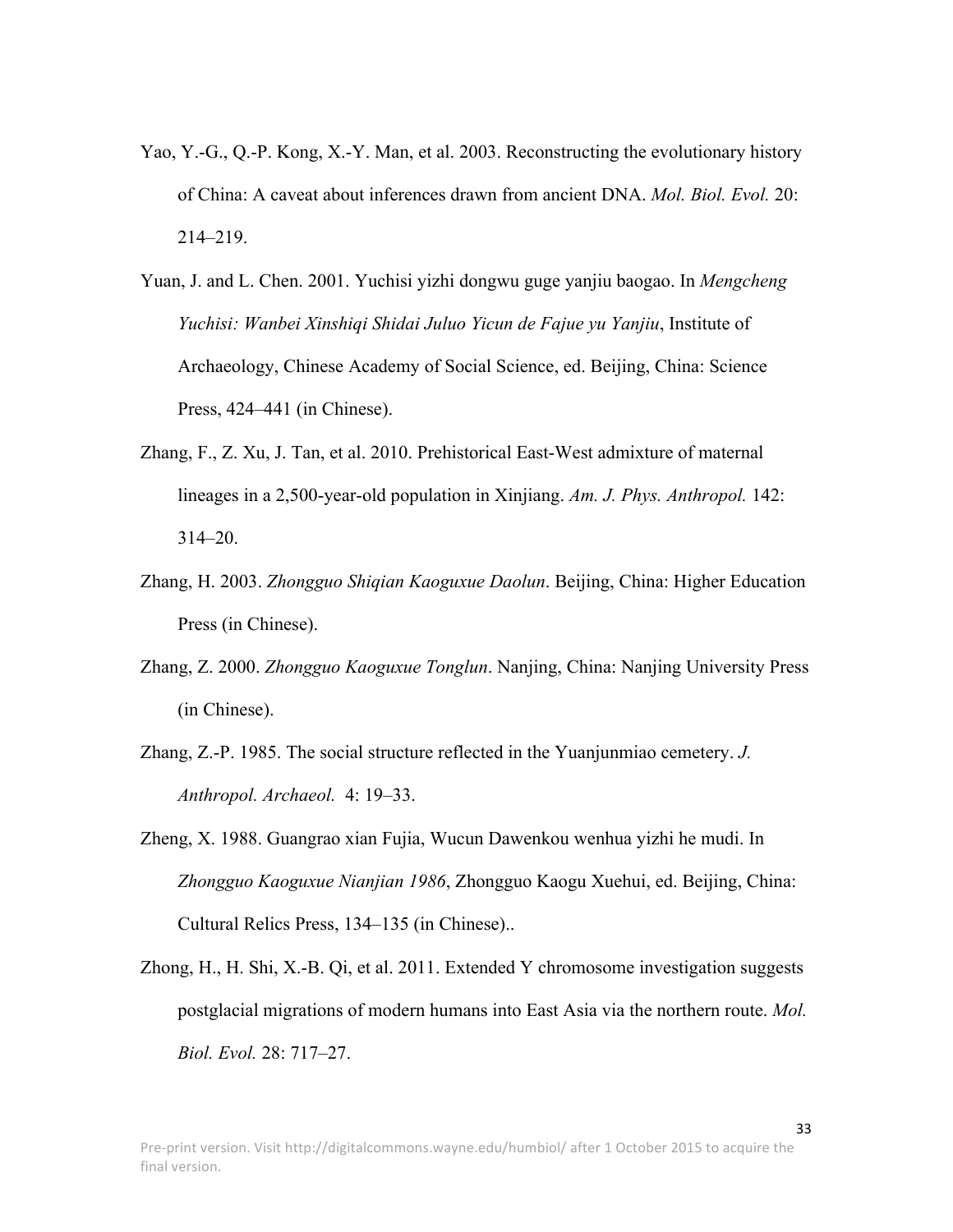Zhou, B. 2000. Shandong Yanzhou Wangyin xinshiqi shidai yizhi chutu de dongwu yihai. In *Shandong Wangyin: Xinshiqi Shidai Yizhi Fajue Baogao,* Institute of Archaeology, Chinese Academy of Social Science, ed. Beijing, China: Science Press, 414–416 (in Chinese).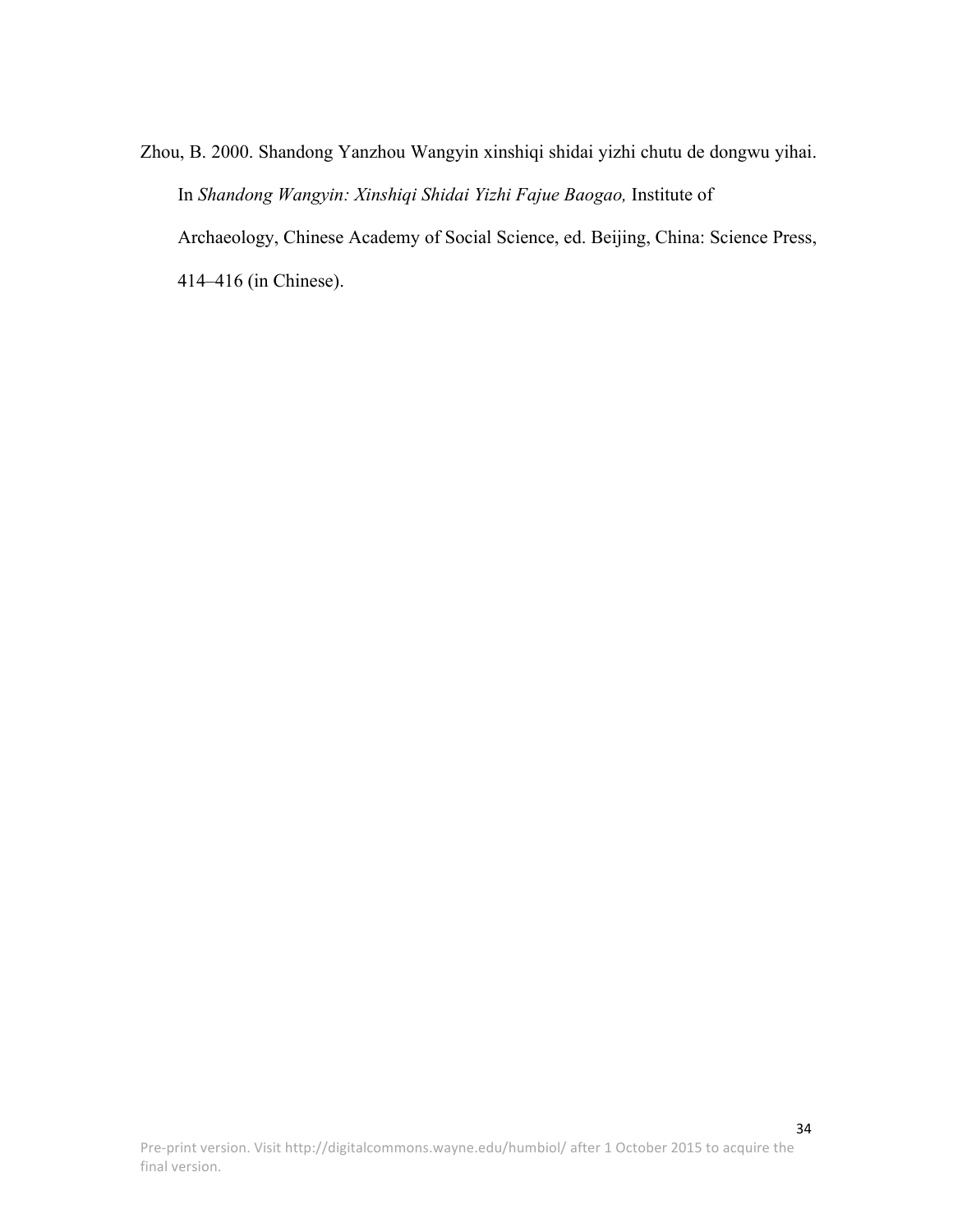

**Figure 1. Major prehistoric and early historic cultures in Shandong Province, China and their approximate timeline.**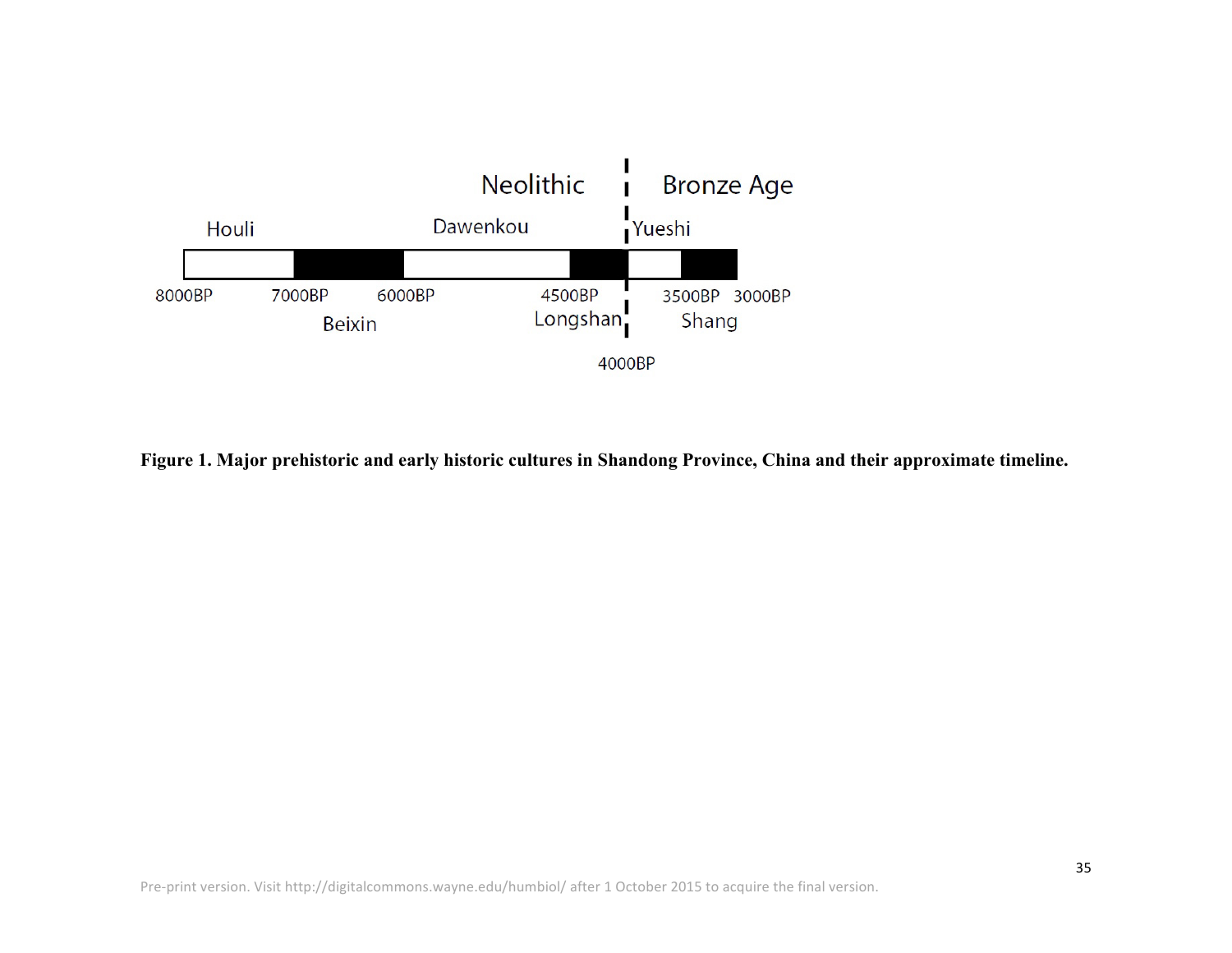**Table 1. Fujia cemetery sampled burials: sex,age group, bone type, skeleton position, grave type, grave goods and orientation.**

|               |                |                       | Age        | <b>Bone</b> |                          |                   | <b>Number</b>    |           |
|---------------|----------------|-----------------------|------------|-------------|--------------------------|-------------------|------------------|-----------|
| Lab           | <b>Burial</b>  | Morphological         |            |             |                          |                   | of Grave         | Orient-   |
| <b>Number</b> | <b>Number</b>  | <b>Sex Assignment</b> | Group      | <b>Type</b> | <b>Skeleton Position</b> | <b>Grave Type</b> |                  | ation     |
|               |                |                       |            |             |                          |                   | Goods            |           |
|               |                |                       |            |             |                          |                   |                  |           |
| <b>DWK161</b> | M <sub>6</sub> | female                | adult      | tibia       | extended supine          | simple pit        | 3                | <b>SE</b> |
| <b>DWK165</b> | M <sub>9</sub> | male                  | adult      | femur       | extended supine          | simple pit        | 1                | SE        |
| <b>DWK167</b> | M10            | male                  | adult      | humerus     | extended supine          | ercengtai pit     | $\mathbf{1}$     | <b>NE</b> |
| <b>DWK169</b> | M12            | female                | adult      | femur       | extended supine          | simple pit        | 1                | SE        |
| <b>DWK171</b> | M16            | unknown               | adolescent | tibia       | extended supine          | ercengtai pit     | 3                | <b>NE</b> |
| <b>DWK173</b> | M17            | female                | adult      | femur       | extended supine          | simple pit        | $\mathbf{1}$     | SE        |
| <b>DWK177</b> | M24            | female                | adult      | tibia       | extended supine          | simple pit        | $\mathbf{1}$     | <b>NE</b> |
| <b>DWK179</b> | M28            | male                  | adult      | humerus     | extended supine          | simple pit        | $\boldsymbol{0}$ | SE        |
| <b>DWK181</b> | M31            | female                | adult      | femur       | extended supine          | simple pit        | $\boldsymbol{0}$ | <b>SE</b> |
| <b>DWK183</b> | M32            | male                  | adult      | tibia       | extended supine          | simple pit        | $\boldsymbol{0}$ | <b>NE</b> |
| <b>DWK185</b> | M34            | female                | adult      | humerus     | extended supine          | simple pit        | $\overline{2}$   | <b>NE</b> |
| <b>DWK187</b> | M101           | female                | adult      | tibia       | extended supine          | simple pit        | $\mathbf{1}$     | <b>NE</b> |
| <b>DWK189</b> | M112           | male                  | adult      | femur       | secondary                | simple pit        | 5                | <b>NE</b> |
| <b>DWK191</b> | M117           | male                  | adult      | tibia       | secondary                | simple pit        | $\boldsymbol{0}$ |           |
| <b>DWK193</b> | M118           | male                  | adult      | tibia       | unknown                  | simple pit        | $\boldsymbol{0}$ | $\rm SE$  |
| <b>DWK195</b> | M128           | female                | adolescent | tibia       | secondary                | simple pit        | $\overline{2}$   | <b>SE</b> |
| <b>DWK197</b> | M133           | female                | adolescent | tibia       | extended supine          | simple pit        | $\boldsymbol{0}$ | <b>SE</b> |
| <b>DWK199</b> | M140           | male                  | adult      | tibia       | secondary                | simple pit        | $\boldsymbol{0}$ | <b>SE</b> |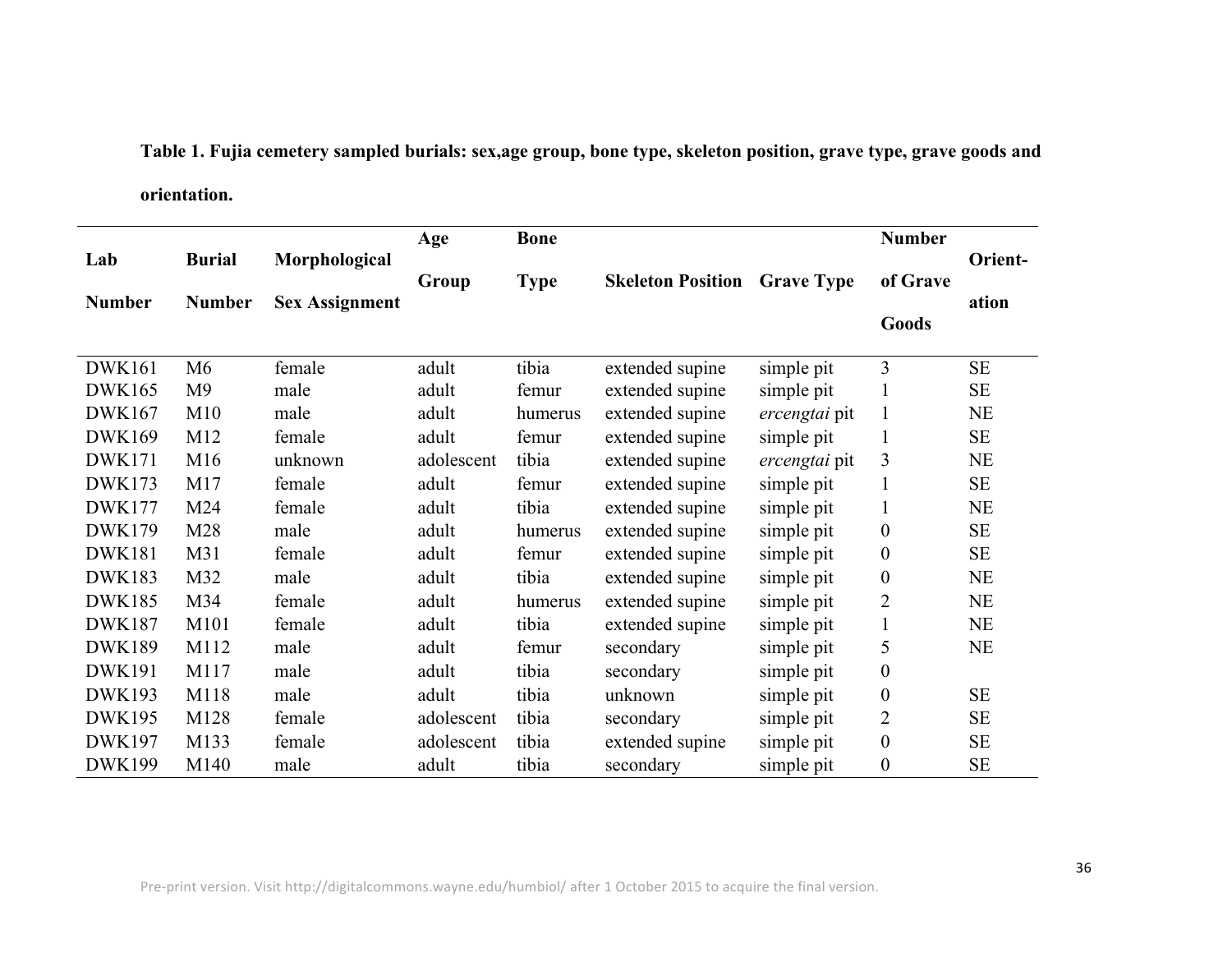**Table 2. Primers used in this study**

| <b>HVSI</b> fragments               | <b>Primers</b>                   |              | Length (bp) |
|-------------------------------------|----------------------------------|--------------|-------------|
| <b>HVSI-AB</b>                      | L16017 5'-TTCTCTGTTCTTTCATGGGGA  |              | 235         |
|                                     | H16251 5'-GGAGTTGCAGTTGATGTGTGA  |              |             |
| <b>HVSI-CD</b>                      | L16201 5'-CAAGCAAGTACAGCAATCAAC  |              | 209         |
|                                     | H16409 5'-AGGATGGTGGTCAAGGGA     |              |             |
| <b>Mitochondrial</b><br>haplogroups | <b>APLP Primers</b>              | <b>Sites</b> | Length (bp) |
| D                                   | 5178A 5'-TGATCAACGCACCTGAAACAAGA | 5178A/C      | 107(D)/102  |
|                                     | 5178C 5'-GTCGCACCTGAAGCAAGC      |              |             |
|                                     | 5178R 5'-CCCATTTGAGCAAAAAGCC     |              |             |
| Y chromosome                        | <b>Primers</b>                   | <b>Sites</b> | Length (bp) |
| haplogroups                         |                                  |              |             |
| ${\bf F}$                           | M89S 5'-CCACAGAA GGATGCTGCTCA    | M89          | 125         |
|                                     | M89A 5'-CACACTTTGGGTCCAGGATCAC   |              |             |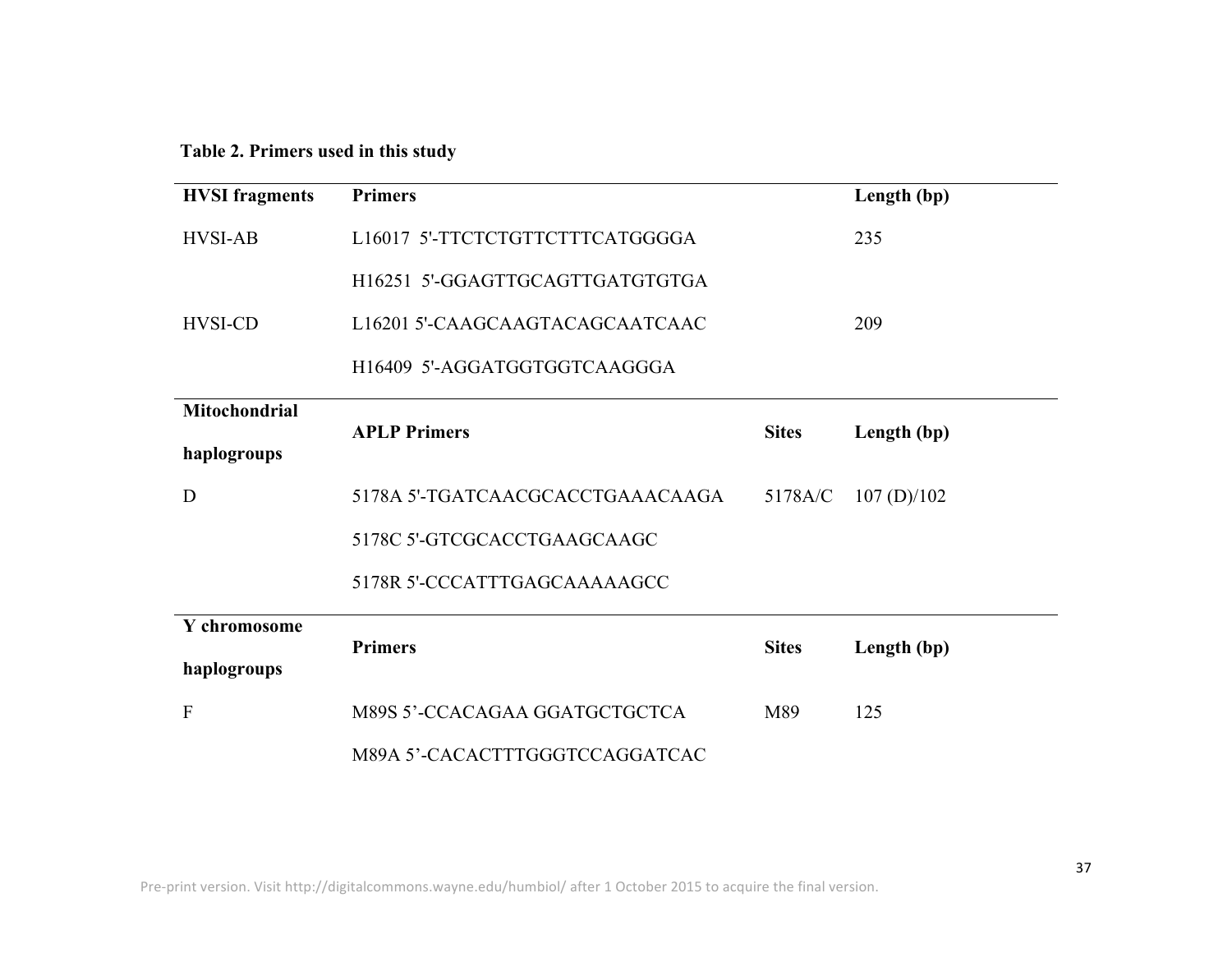|                           | XBamel-2 5'-CAGAGCTTAAACTGGGAAGCTG |                |                          |
|---------------------------|------------------------------------|----------------|--------------------------|
| AMG gene                  | XBamel-1 5'-CCTGGGCTCTGTAAAGAATAG  |                | 103 (F)/ 103 and 109 (M) |
| <b>Sex Identification</b> | <b>Primers</b>                     |                | Length (bp)              |
|                           | M231S 5'-CCTGGAAAATGTGGGCTC        |                |                          |
| N                         | M231A 5'-TTCTTTGACGATCTTTCCCC      | M231           | 113                      |
|                           | M175A 5'-AAGCGCTACCTTACTTACAT      |                |                          |
| $\overline{O}$            | M175S 5'-GGACCCTGAAATACAGAAC       | M175           | 128                      |
|                           | M214A 5'-GGGGAAAAAAACCATGTACG      |                |                          |
| N <sub>O</sub>            | M214S 5'-TATATGTAAGCTTTCTACGGCA    | M214           | 109                      |
|                           | M9A 5'-AAGCGCTACCTTACTTACAT        |                |                          |
| K                         | M9S 5'-GGACCCTGAAATACAGAAC         | M <sup>9</sup> | 128                      |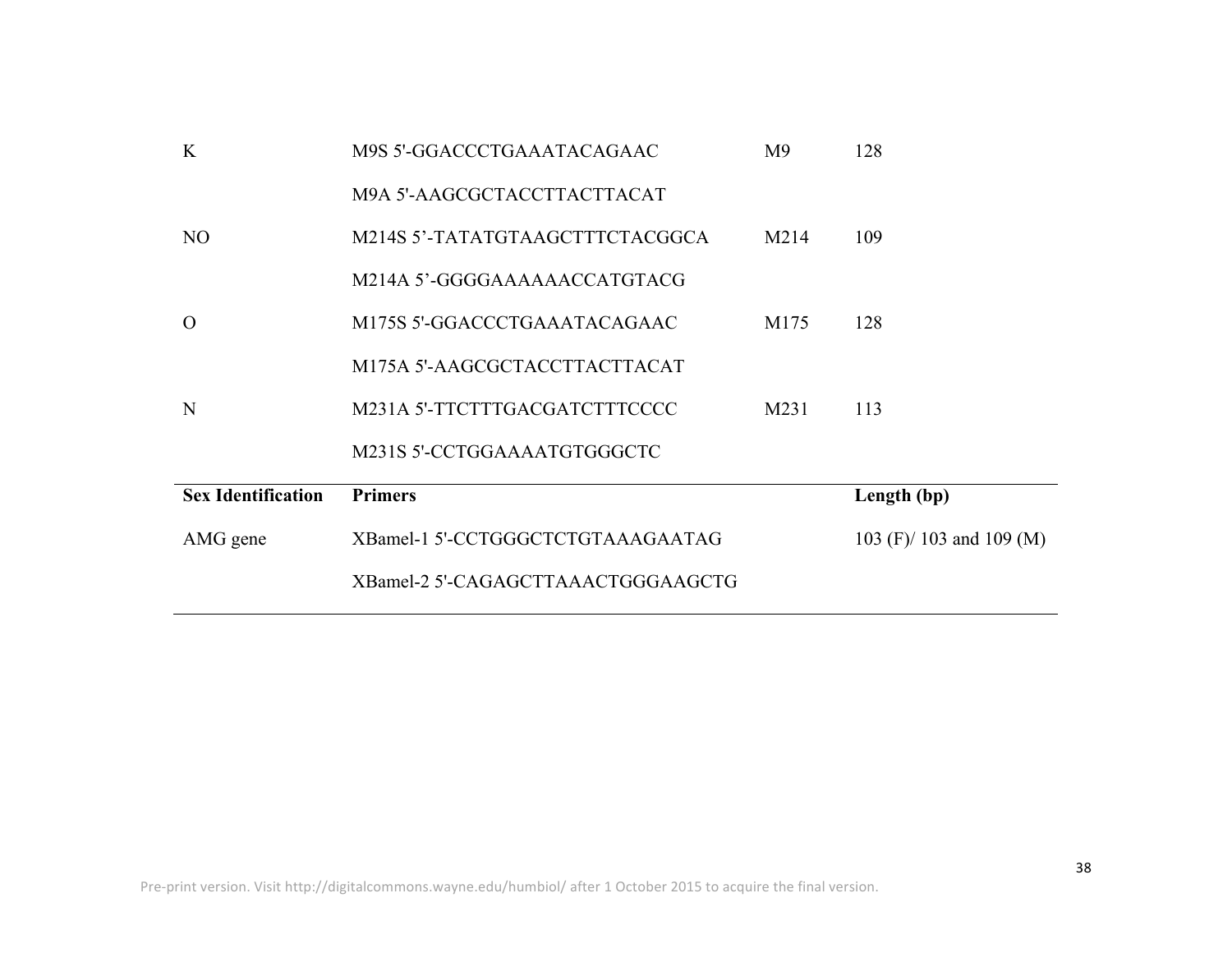| Lab                             | <b>Mutations in</b> | mtDNA coding               | mtDNA |                                   | $Y$ -CH     |  |
|---------------------------------|---------------------|----------------------------|-------|-----------------------------------|-------------|--|
| $HVSI(16000+)$<br><b>Number</b> |                     | region SNPs<br>haplogroups |       | <b>Y-CH</b> coding region SNPs    | haplogroups |  |
| <b>DWK161</b>                   | 129-189-223-362     | 5178A                      | D5/D6 |                                   |             |  |
| <b>DWK165</b>                   | 129-189-223-362     | 5178A                      | D5/D6 | M89T, M9G, without M175 (5bp del) | $K^*(XO)$   |  |
| DWK167                          | 129-189-223-362     | 5178A                      | D5/D6 | M89T, M9G, M214C, M231A           | N           |  |
| <b>DWK169</b>                   | 129-189-223-362     | 5178A                      | D5/D6 |                                   |             |  |
| <b>DWK171</b>                   | 129-189-223-362     | 5178A                      | D5/D6 |                                   |             |  |
| <b>DWK173</b>                   | 129-189-223-362     | 5178A                      | D5/D6 |                                   |             |  |
| <b>DWK177</b>                   | 129-189-223-362     | 5178A                      | D5/D6 |                                   |             |  |
| <b>DWK179</b>                   | 129-189-223-362     | 5178A                      | D5/D6 | failed                            |             |  |
| <b>DWK181</b>                   | failed              |                            |       |                                   |             |  |
| <b>DWK183</b>                   | 129-189-223-362     | 5178A                      | D5/D6 | failed                            |             |  |
| <b>DWK185</b>                   | failed              |                            |       |                                   |             |  |
| <b>DWK187</b>                   | 129-189-223-362     | 5178A                      | D5/D6 |                                   |             |  |

**Table 3. Mitochondrial and Y-chromosome SNPs and haplogroup designation of Fujia samples**

Pre-print version. Visit http://digitalcommons.wayne.edu/humbiol/ after 1 October 2015 to acquire the final version.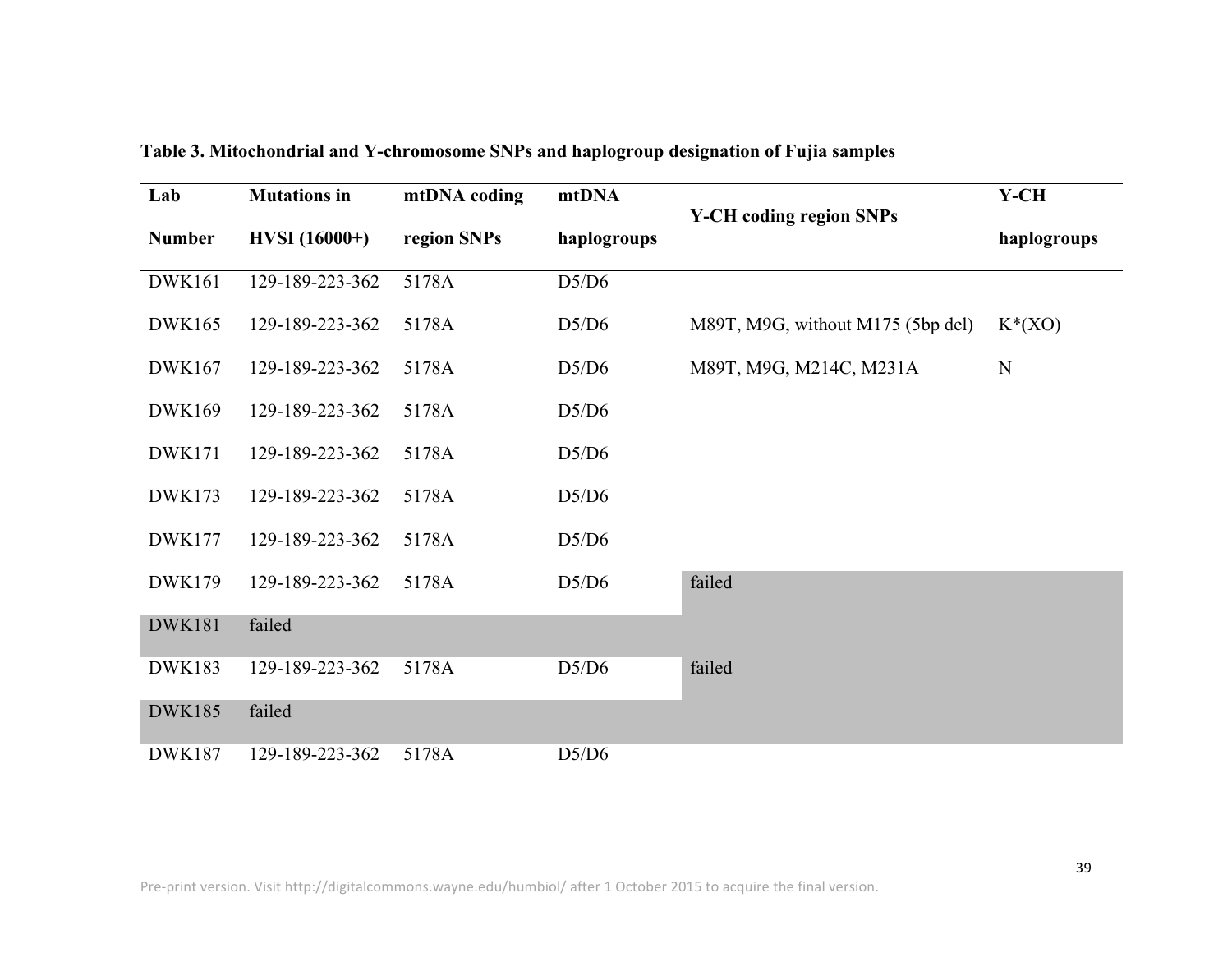| <b>DWK189</b> | 129-189-223-362 | 5178A | D5/D6 | failed                             |          |
|---------------|-----------------|-------|-------|------------------------------------|----------|
| <b>DWK191</b> | 129-189-223-362 | 5178A | D5/D6 | M89T, M9G, M175 (5bp del)          | $\Omega$ |
| DWK193        | 129-189-223-362 | 5178A | D5/D6 | molecular identification as female |          |
| DWK195        | 129-189-223-362 | 5178A | D5/D6 |                                    |          |
| DWK197        | 129-189-223-362 | 5178A | D5/D6 |                                    |          |
| <b>DWK199</b> | 129-189-223-362 | 5178A | D5/D6 | M89T, M9G, M214C, M231A            | N        |
|               |                 |       |       |                                    |          |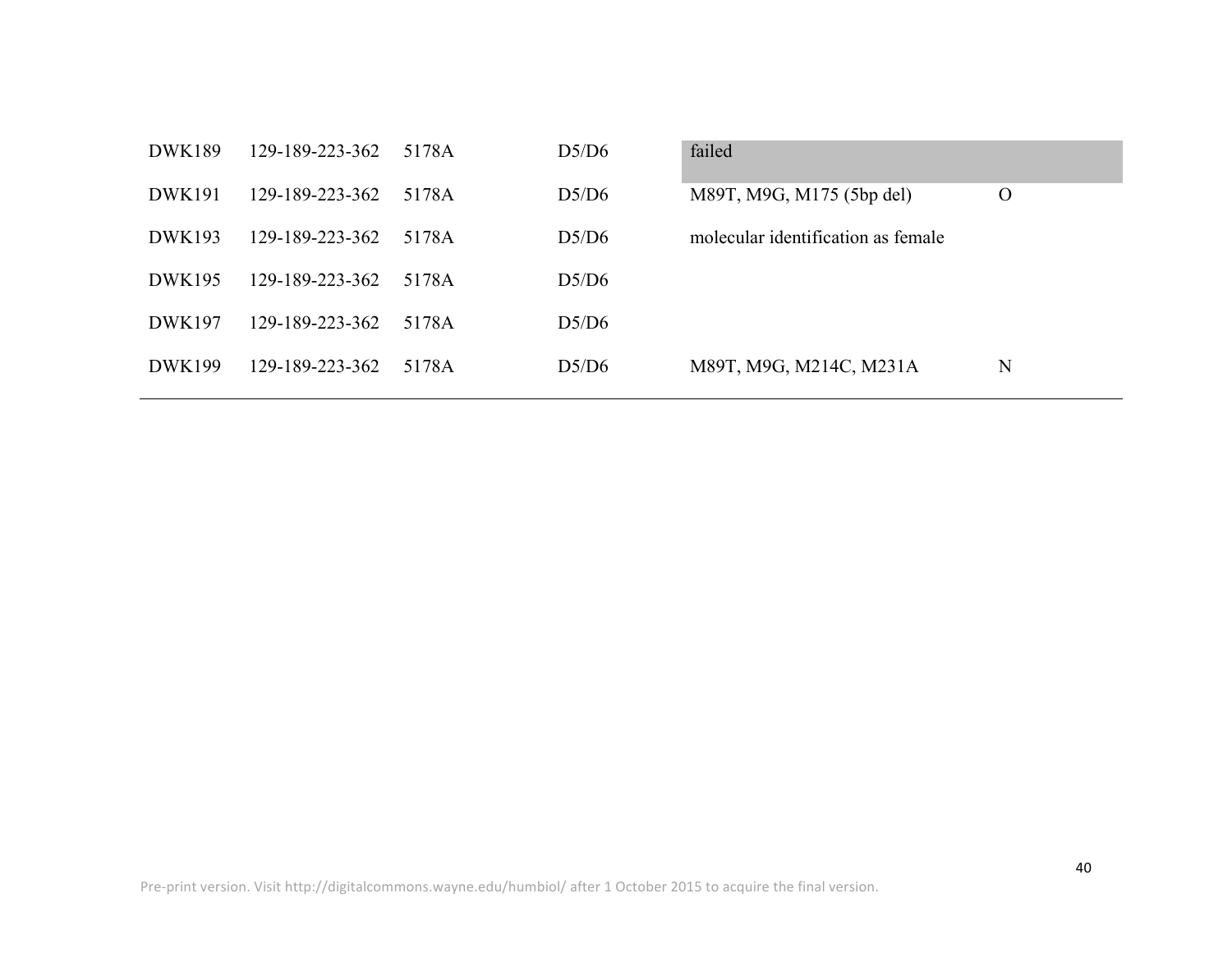**Table 4. Expected male and female genetic expressions in three kinds of ideal communities.**

| <b>Ideal Community</b> | Females' maternal   | Males' maternal     | Males' paternal     |
|------------------------|---------------------|---------------------|---------------------|
| Label                  | origin and mtDNA    | origin and mtDNA    | origin and NRY      |
|                        | expressions         | expressions         | expressions         |
| matrilineal            | similar maternal    | similar maternal    | diverse paternal    |
| community              | origins, hence      | origins, hence      | origins and diverse |
| without married-       | similar mtDNA       | similar mtDNA       | Y-chromosome        |
| in males               | sequences           | sequences           | sequences           |
| matrilineal            | similar maternal    | diverse maternal    | diverse paternal    |
| community with         | origins, hence      | origins and diverse | origins and diverse |
| married-in males       | similar mtDNA       | mtDNA sequences     | Y-chromosome        |
|                        | sequences           |                     | sequences           |
| patrilineal            | diverse maternal    | diverse maternal    | similar paternal    |
| community with         | origins and diverse | origins and diverse | origins and similar |